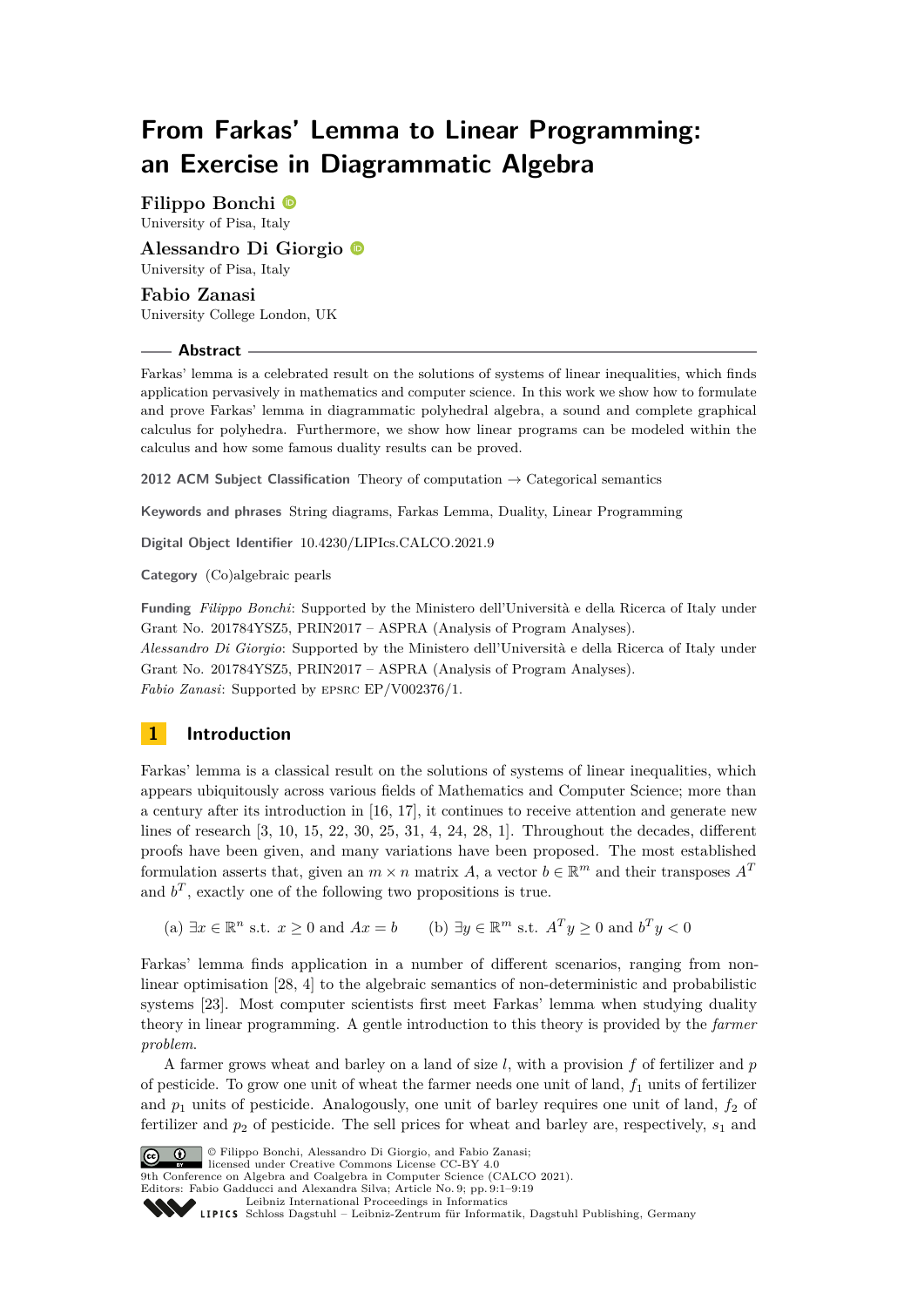#### **9:2 From Farkas' Lemma to Linear Programming: An Exercise in Diagrammatic Algebra**

*s*2. By fixing *x*<sup>1</sup> to be the units of wheat and *x*<sup>2</sup> those of barley to be produced, the farmer should solve the following linear program to maximize the profit out of the production.

$$
\max\{c\begin{pmatrix}x_1\\x_2\end{pmatrix} \mid x_1, x_2 \ge 0, A\begin{pmatrix}x_1\\x_2\end{pmatrix} \le b\} \text{ where } c = \begin{pmatrix}s_1 & s_2\end{pmatrix}, A = \begin{pmatrix}1 & 1\\f_1 & f_2\\p_1 & p_2\end{pmatrix}, b = \begin{pmatrix}l\\f\\p\end{pmatrix}
$$

Now assume that a planning board needs to establish prices for land, fertilizer and pesticide. The board's job is to minimize the cost of production while assuring some profit to the farmer. To do so, it is sufficient to solve the following program where *A*, *b* and *c* are as above.

$$
min\{b^{T}\begin{pmatrix}y_{1} \\ y_{2} \\ y_{3}\end{pmatrix} | y_{1}, y_{2}, y_{3} \ge 0, A^{T}\begin{pmatrix}y_{1} \\ y_{2} \\ y_{3}\end{pmatrix} \le c^{T}\}
$$

The problem of the farmer and the one of the board are a typical example of a pair of dual problems. A result in duality theory (which makes the relevance of Farkas' lemma apparent) is that, if a problem has unbounded solution, then its dual has no solution. Most importantly, when a problem and its dual have finite solutions, then these solutions coincide. In the example above, the minimum cost of the production and the maximum profit of the farmer should then be equal.

In this paper we revisit Farkas' lemma and duality results in linear programming through the lens of *string diagrams*.

String diagrams are a graphical syntax for representing arrows of symmetric monoidal categories [\[33\]](#page-16-11). In recent years, increasingly they have been adopted as a formal language to study component-based systems across different fields of science [\[12,](#page-16-12) [2,](#page-15-3) [18,](#page-16-13) [19,](#page-16-14) [21,](#page-16-15) [29,](#page-16-16) [32\]](#page-16-17) using the compositional methods that are typical of programming language semantics. One striking property of this approach is that, even though string diagrams have an appealing graphical representation, they are completely formal syntactic objects. Furthermore, they may receive semantics interpretation in some mathematical domain (such as functions, relations, matrices, subspaces, etc.) and many results have been provided on how equational theories of string diagrams are able to *axiomatise* semantic equality over these domains, see e.g. [\[6,](#page-15-4) [8,](#page-15-5) [36,](#page-17-0) [37,](#page-17-1) [2,](#page-15-3) [7\]](#page-15-6). Such a *complete* equational theory yields a powerful pictorial calculus to reason algebraically about system behaviour, for instance in concurrency [\[6,](#page-15-4) [11\]](#page-16-18), control [\[9,](#page-15-7) [2\]](#page-15-3) and quantum theory [\[13\]](#page-16-19).

The core of the calculus that we exploit in this paper is the theory of Interacting Hopf Algebras [\[36,](#page-17-0) [8,](#page-15-5) [2\]](#page-15-3), originally introduced to reason about the behaviour of signal flow graphs [\[34\]](#page-17-2). Such theory has been extended first in [\[7\]](#page-15-6) to study non-passive electrical network and concurrent connectors [\[11\]](#page-16-18), and then in [\[5\]](#page-15-8), for studying continuous Petri nets [\[14\]](#page-16-20). The latter extension, called *diagrammatic polyhedral algebra*, provides a sound and complete calculus which is able to express exactly *polyhedra*. We claim this is the proper string diagrammatic setting to express Farkas' lemma and duality in linear programming.

In diagrammatic polyhedral algebra, recalled in Section [2,](#page-2-0) different entities of traditional algebra, like vectors, matrices and subsets  $C \subseteq \mathbb{R}^n$  are all regarded as relations amongst vectors spaces. Starting from few primitive relations (depicted as wires and gates of circuits), one can syntactically construct all polyhedra by means of relational composition and cartesian product (graphically rendered as horizontal and vertical juxtaposition). It is exactly this linguistic aspect the main novelty of our proof of Farkas' lemma: statements about existence of solutions, like (a) and (b) above, translate into equations amongst terms of the string diagrammatic syntax; proofs are symbolic manipulation of diagrams, whose soundness is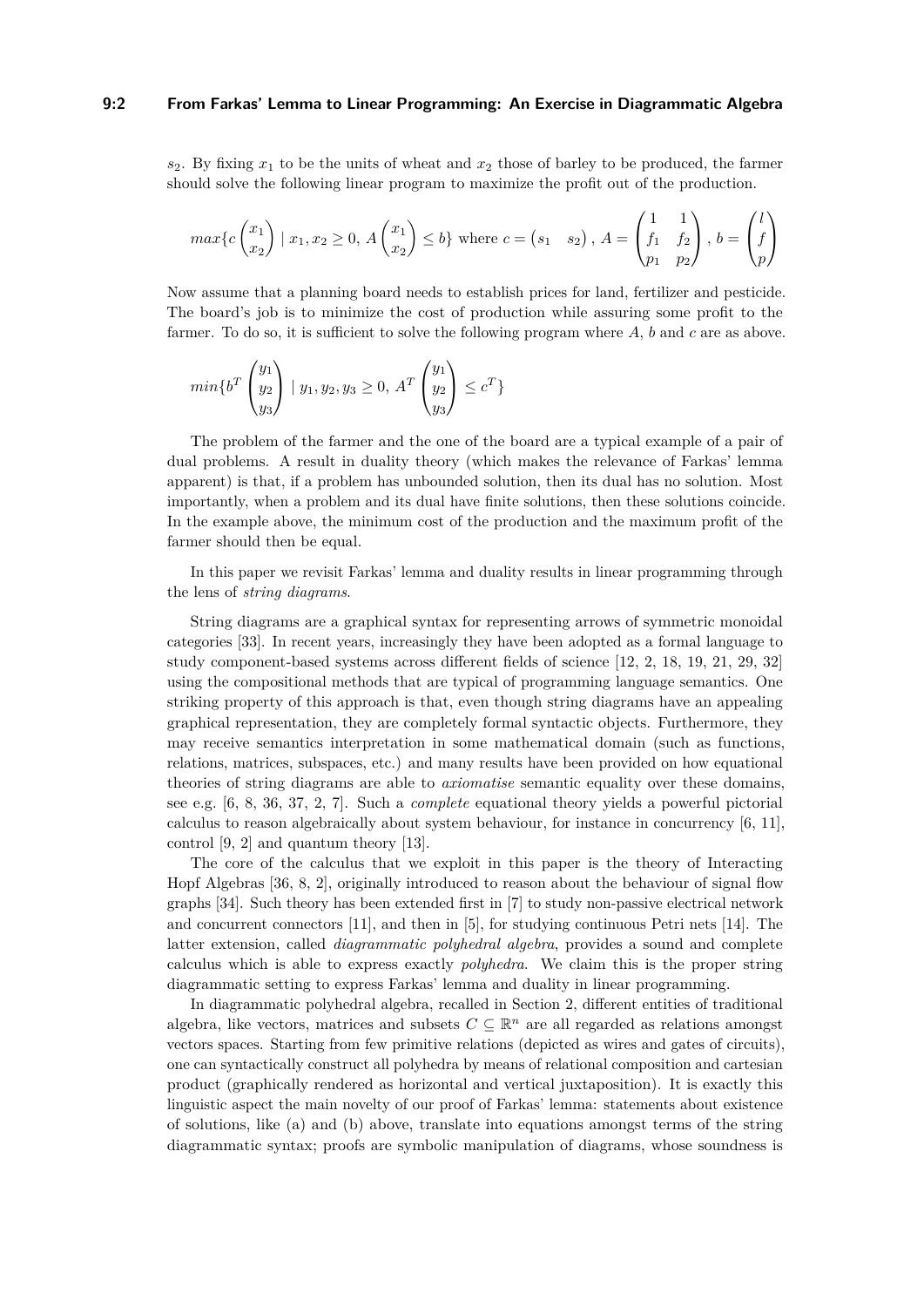guaranteed by the axiomatisation. Moreover, compositionality allows to break complex notions into simple inductive definitions on the sets of primitive relations. For instance, the *polar operator* which is given inductively in Section [3,](#page-8-0) captures the notions of polar and dual cone that are defined in the traditional language by mean of universal quantifications.

In the context of diagrammatic polyhedral algebra, the proof of Farkas' lemma becomes straightforward: using a basic observation, named the *lemma of alternatives* in Section [4,](#page-10-0) the proof –in Section [5–](#page-11-0) reduces to compute the polar operator over a certain string diagram.

The final part of our work (Section [6\)](#page-12-0) is dedicated to duality in linear programming. Interestingly, diagrammatic polyhedral algebra allows to prove various duality theorems in a rather different way than those found in traditional textbooks (see e.g. [\[35\]](#page-17-3)). In the classical approach, one first needs to massage the dual problems to bring them into an appropriate shape, and then prove, in sequence, a weak and a strong duality theorems. Our proof method instead is based on a general principle (Theorem [23\)](#page-13-0) that, independently from the shape of the problem at hand, allows to prove all the results at once. Curiously, our proof does not rely on Farkas' lemma: rather both the duality theorems and Farkas' lemma stem from general results encoded in the axiomatisation of diagrammatic polyhedral algebra.

<span id="page-2-1"></span>

|  | $-\geq$ $\rightarrow$ : (1, 1) $\longmapsto$ : (0, 1) $\downarrow$ : (0, 0) $\longmapsto$ : (1, 1) $\searrow$ : (2, 2)                  |  | $c; d:(n,m)$ $c \oplus d:(n+r, m+z)$    |  |
|--|-----------------------------------------------------------------------------------------------------------------------------------------|--|-----------------------------------------|--|
|  |                                                                                                                                         |  | $c:(n,z)$ $d:(z,m)$ $c:(n,m)$ $d:(r,z)$ |  |
|  |                                                                                                                                         |  |                                         |  |
|  | $-\bullet : (1,2) \rightarrow (1,0)$ $-\rightarrow (1,1)$ $-\rightarrow (1,1)$ $\rightarrow (1,1)$ $\rightarrow (2,1)$ $\circ$ $(-1,0)$ |  |                                         |  |

**Figure 1** Sort inference rules.

## <span id="page-2-0"></span>**2 Diagrammatic Polyhedral Algebra**

This section presents a calculus of string diagrams for reasoning about polyhedra, which we will later use to prove Farkas' Lemma and the duality theorems for linear programming. The calculus was first introduced in [\[5\]](#page-15-8), to which we refer for a more detailed exposition.

We fix an *ordered field* k, i.e. a field equipped with a total order  $\geq$  such that for all *i*, *j*, *k* ∈ k: (a) if *i* ≥ *j*, then *i* + *k* ≥ *j* + *k*; (b) if *i* ≥ 0 and *j* ≥ 0, then *i* · *j* ≥ 0. The syntax of the calculus is given by the following context free grammar, where *k* ranges over k.

$$
c ::= -\bullet \mid -\textcircled{\textsf{I}} \mid -\textcircled{\textsf{I}} \mid -\textcircled{\textsf{I}} \textcirc \textcircled{\textsf{I}} \mid \textcircled{\textsf{I}} \textcirc \textcircled{\textsf{I}} \mid \textcircled{\textsf{I}} \tag{1}
$$

$$
\bullet \quad | \quad \bullet \quad | \quad \bullet \quad | \quad \bullet \quad | \quad \bullet \quad | \quad \bullet \quad | \quad \bullet \quad | \quad \bullet \quad | \quad \bullet \quad | \quad \bullet \quad | \quad \bullet \quad | \quad \bullet \quad | \quad \bullet \quad | \quad \bullet \quad | \quad \bullet \quad | \quad \bullet \quad | \quad \bullet \quad | \quad \bullet \quad | \quad \bullet \quad | \quad \bullet \quad | \quad \bullet \quad | \quad \bullet \quad | \quad \bullet \quad | \quad \bullet \quad | \quad \bullet \quad | \quad \bullet \quad | \quad \bullet \quad | \quad \bullet \quad | \quad \bullet \quad | \quad \bullet \quad | \quad \bullet \quad | \quad \bullet \quad | \quad \bullet \quad | \quad \bullet \quad | \quad \bullet \quad | \quad \bullet \quad | \quad \bullet \quad | \quad \bullet \quad | \quad \bullet \quad | \quad \bullet \quad | \quad \bullet \quad | \quad \bullet \quad | \quad \bullet \quad | \quad \bullet \quad | \quad \bullet \quad | \quad \bullet \quad | \quad \bullet \quad | \quad \bullet \quad | \quad \bullet \quad | \quad \bullet \quad | \quad \bullet \quad | \quad \bullet \quad | \quad \bullet \quad | \quad \bullet \quad | \quad \bullet \quad | \quad \bullet \quad | \quad \bullet \quad | \quad \bullet \quad | \quad \bullet \quad | \quad \bullet \quad | \quad \bullet \quad | \quad \bullet \quad | \quad \bullet \quad | \quad \bullet \quad | \quad \bullet \quad | \quad \bullet \quad | \quad \bullet \quad | \quad \bullet \quad | \quad \bullet \quad | \quad \bullet \quad | \quad \bullet \quad | \quad \bullet \quad | \quad \bullet \quad | \quad \bullet \quad | \quad \bullet \quad | \quad \bullet \quad | \quad \bullet \quad | \quad \bullet \quad | \quad \bullet \quad | \quad \bullet \quad | \quad \bullet \quad | \quad \bullet \quad | \quad \bullet \quad | \quad \bullet \quad | \quad \bullet \quad | \quad \bullet \quad | \quad \bullet \quad | \quad \bullet \quad | \quad \bullet \quad | \quad \bullet \quad | \quad \bullet \quad | \quad \bullet \quad | \quad \bullet \quad | \quad \bullet \quad | \quad \bullet \quad | \quad \bullet \quad | \quad \bullet \quad | \quad \bullet \quad | \quad \bullet \quad | \quad \bullet \quad | \quad \bullet \quad | \quad \bullet \quad | \quad \bullet \quad | \quad \bullet \quad | \quad \bullet \quad | \quad \bullet \quad | \quad \bullet \quad | \quad \bullet \quad | \quad \bullet \quad
$$

$$
-\geq -| \tag{3}
$$

<span id="page-2-6"></span><span id="page-2-5"></span><span id="page-2-4"></span><span id="page-2-3"></span><span id="page-2-2"></span>
$$
\begin{array}{c}\n \begin{array}{c}\n \text{---} \\
 \hline\n \text{---} \\
 \hline\n \text{---} \\
 \hline\n \end{array}\n \end{array}
$$
\n
$$
\begin{array}{c}\n \text{(4)} \\
 \text{---} \\
 \text{(5)} \\
 \end{array}
$$

We shall consider only terms that are *sortable*, i.e. that one may associate with a pair  $(n, m)$ of natural numbers  $n, m \in \mathbb{N}$  using the rules in Figure [1.](#page-2-1)

The above syntax specification purposefully uses a graphical rendering of the components. As customary for string diagrams, we will render composition via ; and  $\oplus$  graphically by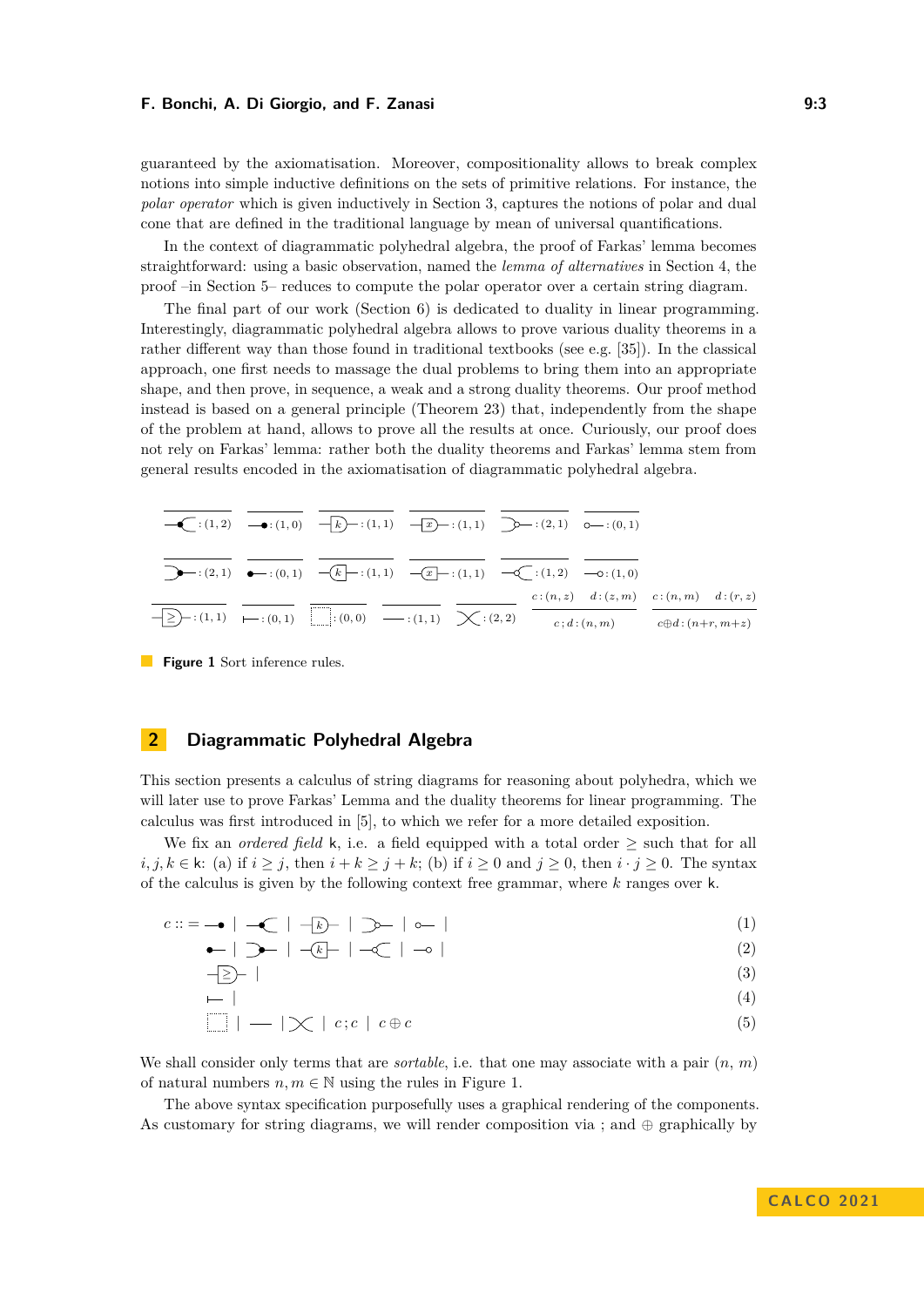#### **9:4 From Farkas' Lemma to Linear Programming: An Exercise in Diagrammatic Algebra**

horizontal and vertical juxtaposition of boxes, respectively.



For an example, consider the diagram *c* in Example [4](#page-4-0) below. This represents the term  $(-C + \oplus -\bullet); (-C + \oplus -k_2) + \oplus -\bullet \quad \text{and} \quad \dots); (-k_1) + \oplus -\bullet \quad \text{and} \quad \bullet -\bullet \text{.}$ 

Note that one-dimensional syntax coincides with diagrammatic notation only modulo certain structural rules (e.g. associativity of composition), which amount to the equations of *symmetric monoidal categories* [\[33\]](#page-16-11) (SMCs). It turns out that structurally equivalent terms have the same meaning in the semantic model we will consider below. Thus, henceforth we shall exclusively focus on string diagrams as our notation for syntax.

It is worth to also recall the categorical viewpoint on diagrammatic syntax. Equivalently to the presentation given above, one may formalise string diagrams as the morphisms of a *prop* (product and permutation category [\[27,](#page-16-21) [26\]](#page-16-22)), i.e. a strict SMC with objects the natural numbers, where ⊕ on objects is by addition. We introduce the prop for our syntax below.

 $\triangleright$  **Definition 1.** *The prop freely generated by* [\(1\)](#page-2-2)*,* [\(2\)](#page-2-3)*,* [\(3\)](#page-2-4) *and* [\(4\)](#page-2-5) *is denoted by* PDiag. *In other words,* PDiag *is the prop where arrows*  $n \rightarrow m$  *are terms of sort*  $(n, m)$  *quotiented by the axioms of symmetric monoidal categories. Composition* ; *and monoidal product* ⊕ *of diagrams are given by the syntax operations in* [\(5\)](#page-2-6). The *identities are*  $id_0 := \begin{bmatrix} a \end{bmatrix}$  and  $id_{n+1} := id_n \oplus \ldots$ . The symmetries  $\sigma_{n,m}: n+m \to m+n$  are defined in the obvious way *starting from*  $\sigma_{1,1} := \times$ . For instance,  $\sigma_{2,3}$  is the diagram below.



We will depict  $id_n$  as  $\frac{n}{m}$  and  $\sigma_{n,m}$  as  $\overrightarrow{m}\times\overrightarrow{n}$ . Using these diagrams one can define for each  $n \in \mathbb{N}$  the *n*-version of each of the generator in [\(1\)](#page-2-2), [\(2\)](#page-2-3), [\(3\)](#page-2-4) and [\(4\)](#page-2-5). For instance,  $\frac{n}{n}$ : 0  $\rightarrow$  *n* and  $\frac{n}{n}$  $n: n \to n + n$  are inductively defined as

$$
\bullet \stackrel{0}{\bullet} := \bigsqcup \quad \bullet \stackrel{n+1}{\bullet} := \bullet \stackrel{n}{\bullet} \qquad \qquad \underbrace{0 \bullet \stackrel{0}{\bullet}}_{\bullet} := \bigsqcup \quad \stackrel{n+1}{\bullet} \underbrace{0 \bullet \stackrel{n+1}{\bullet} := \bullet \stackrel{n}{\bullet} \stackrel{n}{\bullet} \stackrel{n}{\bullet} \stackrel{n}{\bullet}}
$$

When clear from the context, we will omit the *n*. A semantic interpretation for string diagrams of PDiag will be provided by morphisms in another prop, which we present below.

- ▶ **Definition 2.** Rel<sub>k</sub> is the prop where arrows  $n \to m$  are relations  $R \subseteq \mathsf{k}^n \times \mathsf{k}^m$ .
- $\blacksquare$  *Composition is relational: given*  $R: n \to m$  *and*  $S: m \to o$ ,

$$
R; S = \{ (u, v) \in \mathsf{k}^n \times \mathsf{k}^o \mid \exists w \in \mathsf{k}^m. (u, w) \in S \land (w, v) \in R \}
$$

*The monoidal product is cartesian product: given*  $R: n \to m$  *and*  $S: o \to p$ *,*  $\equiv$ 

$$
R \oplus S = \{ \left( \begin{pmatrix} u_1 \\ u_2 \end{pmatrix}, \begin{pmatrix} v_1 \\ v_2 \end{pmatrix} \right) \in \mathsf{k}^{n+o} \times \mathsf{k}^{m+p} \mid (u_1, v_1) \in R \land (v_1, v_2) \in S \}
$$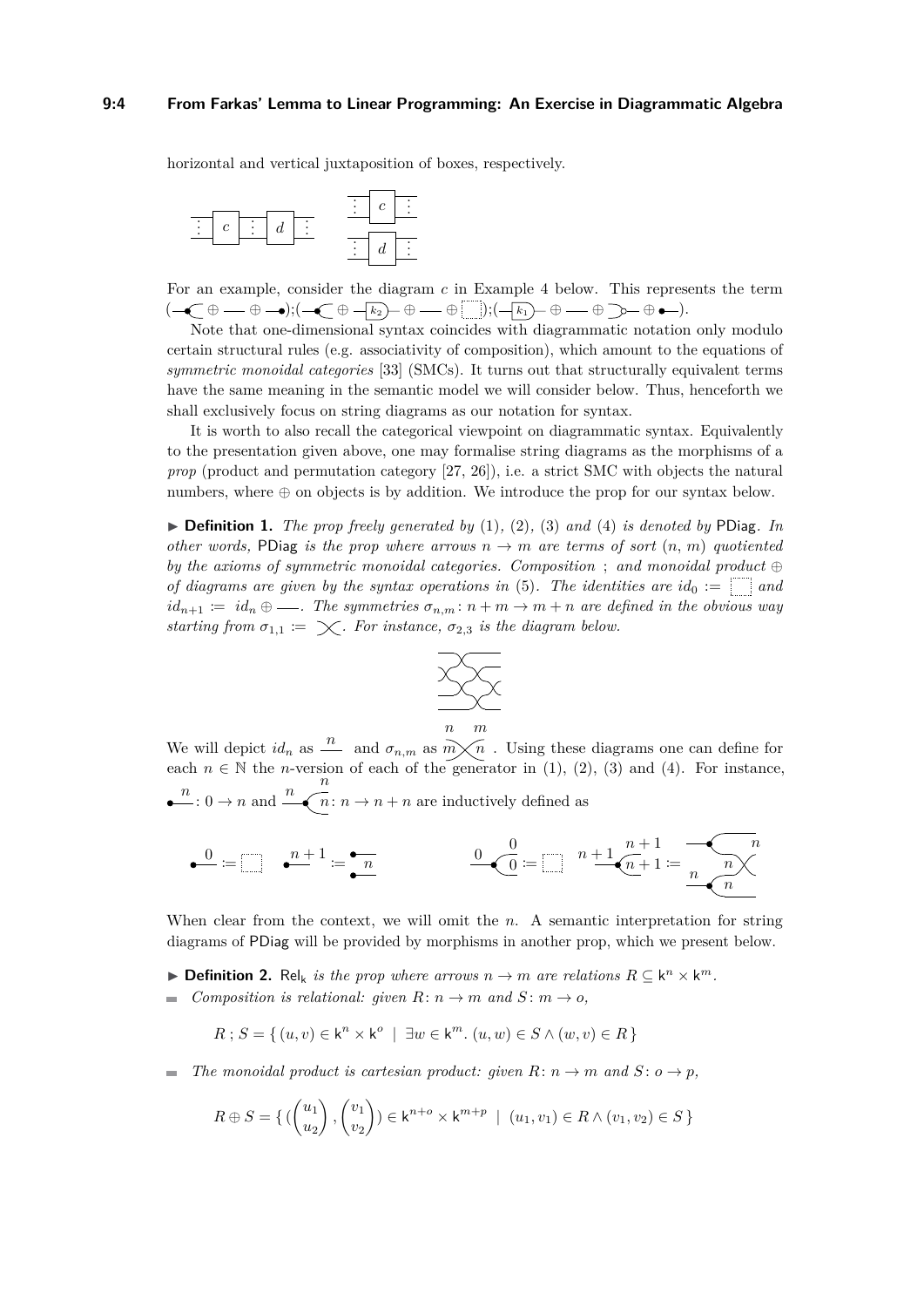*The symmetries*  $\sigma_{n,m}: n+m \to m+n$  *are the relations* 

$$
\left\{ \begin{pmatrix} u \\ v \end{pmatrix}, \begin{pmatrix} v \\ u \end{pmatrix} \right\} \mid u \in \mathsf{k}^n, v \in \mathsf{k}^m \right\}
$$

<span id="page-4-2"></span>We can now formally define the semantic interpretation as a *prop morphism* (an identityon-objects symmetric monoidal functor)  $\llbracket \cdot \rrbracket$  : PDiag  $\rightarrow$  Rel<sub>k</sub>. For the generators in [\(1\)](#page-2-2),  $\llbracket \cdot \rrbracket$  is

$$
\begin{aligned}\n\left[\begin{array}{c}\n-\mathbf{C}\n\end{array}\right] &= \{(x, \begin{pmatrix} x \\ x \end{pmatrix}) \mid x \in \mathsf{k}\} \quad \left[\begin{array}{c}\n\mathbf{D} - \mathbb{I}\n\end{array}\right] &= \{(\begin{pmatrix} x \\ y \end{pmatrix}, x + y) \mid x, y \in \mathsf{k}\} \\
\left[\begin{array}{c}\n-\mathbf{e}\n\end{array}\right] &= \{(x, k \cdot x) \mid x \in \mathsf{k}\}\n\end{aligned}\n\tag{6}
$$

and, symmetrically, for the generators in [\(2\)](#page-2-3). For instance,  $\left[\begin{array}{c} -k\\ \end{array}\right] = \{(k \cdot x, x) \mid x \in k\}.$ For the generators in [\(3\)](#page-2-4) and [\(4\)](#page-2-5), the semantics is defined, respectively, as  $\llbracket - \ge \rangle - \rrbracket =$  $\{(x, y) \mid x, y \in \mathsf{k}, x \geq y\}$  and  $\llbracket \leftarrow \rrbracket = \{(\bullet, 1)\}\$ . The semantics of the identities, symmetries and compositions – in [\(5\)](#page-2-6)– is given by the *functoriality* of  $\llbracket \cdot \rrbracket$ , e.g.,  $\llbracket c \cdot d \rrbracket = \llbracket c \rrbracket$ ;  $\llbracket d \rrbracket$  and **r** z  $=[id_0] = \{(\bullet, \bullet)\}.$  Above we used  $\bullet$  for the unique element of the vector space  $k^0$ .

 $\blacktriangleright$  **Example 3.** Two string diagrams will play a special role in our exposition:  $\blacklozenge$  and  $\blacktriangleright$ . By definition of  $\lbrack \cdot \rbrack$ , note that their semantics forces the two ports on the right (resp. left) to carry the same value, thus acting as a left (right) feedback.

$$
[\!\!\left[\bullet\,\mathop{\hbox{\bf{-1}}}\right] = \{(\bullet,\binom{x}{x}) \mid x \in \mathsf{k}\} \qquad [\!\!\left[\mathop{\hbox{\bf{-1}}}\right] = \{(\binom{x}{x},\bullet) \mid x \in \mathsf{k}\}
$$

We can use these feedback diagrams to arbitrarily move wires from left to right. For instance

$$
\neg \textcircled{f} := \underbrace{\neg \textcircled{f}} \qquad \qquad \neg \text{ := } \textcircled{f}
$$

As expected,  $[-\leq] - ] = \{(y, x) | x, y \in \mathsf{k}, x \geq y\}$  and  $[-\ ] = \{(1, \bullet)\}.$ 

In [\[5\]](#page-15-8) it is shown that diagrams of PDiag can express, amongst all the relations  $R \subseteq \mathsf{k}^n \times \mathsf{k}^m$ , exactly all those that are *polyhedra*, *cf*. Example [7](#page-5-0) below. Moreover, it is worth recalling that fragments of PDiag also characterise well-known classes of relational objects, as indicated in the table below (see [\[36,](#page-17-0) [5\]](#page-15-8) for an overview of these results).

<span id="page-4-1"></span>

| prop         | syntax             | semantics                     |               |
|--------------|--------------------|-------------------------------|---------------|
| MDiag        | (1), (5)           | matrices                      |               |
| MDiag        | (2), (5)           | reversed matrices             | $^{\prime}7)$ |
| <b>LDiag</b> | (1), (2), (5)      | linear relations (sub-spaces) |               |
| PCDiag       | (1), (2), (3), (5) | polyhedral cones              |               |
| PDiag        | (2), (3), (4), (5) | polyhedra                     |               |

<span id="page-4-0"></span>For instance, the arrows of PDiag, which are only built from the components in [\(1\)](#page-2-2) and [\(5\)](#page-2-6), form a sub-prop of PDiag, denoted by  $MD_{\text{lag}}^{\rightarrow}$ , and characterise k-matrices – in terms of the semantics functor  $\llbracket \cdot \rrbracket$  : PDiag  $\rightarrow$  Rel<sub>k</sub>, they denote precisely the relations of the form  $\{(x, Ax) \mid x \in k^p\}$  for some matrix *A*. Similarly MD<sub>ag</sub>, LDiag and PCDiag are the sub-props of PDiag of arrows built from the generators specified in [\(7\)](#page-4-1). Hereafter we illustrate some examples of these fragments, and the corresponding semantic characterisation.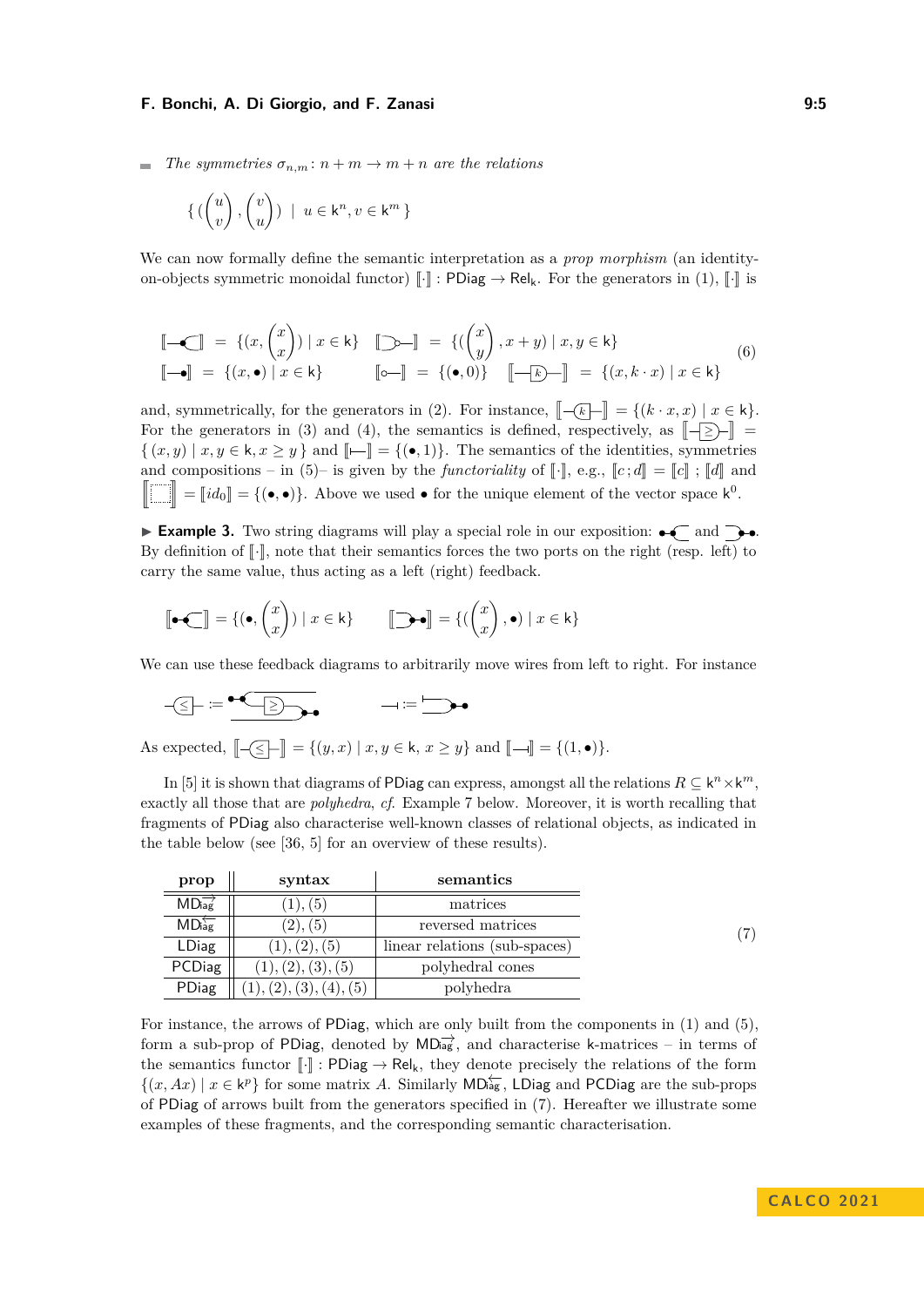#### **9:6 From Farkas' Lemma to Linear Programming: An Exercise in Diagrammatic Algebra**

**Example 4** ((Reversed) Matrices). As mentioned, diagrams  $c: n \rightarrow m$  in MD<sub>iag</sub><sup>→</sup> denote precisely the  $m \times n$  matrices (see [\[36\]](#page-17-0) for all details). Consider for instance, the diagram *c*: 3  $\rightarrow$  4 and its representation as a 4 × 3 matrix. Note that  $A_{ij} = k$  whenever *k* is the scalar encountered on the path from the *i*th port to the *j*th port. If there is no path, then  $A_{ij} = 0$ . It is easy to check that  $\llbracket c \rrbracket = \{(x, y) \in \mathsf{k}^3 \times \mathsf{k}^4 \mid y = Ax\}.$ 

$$
c = \underbrace{\begin{pmatrix} k_1 \\ k_2 \end{pmatrix}}_{\begin{subarray}{c} k_1 \\ k_2 \end{subarray}} \qquad A = \begin{pmatrix} k_1 & 0 & 0 \\ 1 & 0 & 0 \\ k_2 & 1 & 0 \\ 0 & 0 & 0 \end{pmatrix} \qquad d = \underbrace{\begin{pmatrix} k_1 \\ k_2 \end{pmatrix}}_{\begin{subarray}{c} k_1 \\ k_2 \end{subarray}}
$$

Dually, diagrams in  $\overline{\text{MD}_{\text{agg}}}$  are "reversed" matrices: inputs on the right and outputs on the left. For instance  $d: 4 \to 3$  again encodes  $A$ , but its semantics is  $[[d]] = \{(y, x) \in \mathsf{k}^4 \times \mathsf{k}^3 \mid y = Ax\}.$ 

Hereafter we will use  $\frac{n}{A} \left| \frac{m}{A} \right| \frac{m}{A} \left| \frac{n}{A} \right|$  for some diagrams of MD<sub>iag</sub><sup>+</sup> and, respectively  $MD_{\text{agg}}^{\leftarrow}$ , corresponding to some  $m \times n$  matrix *A*. For matrices of type  $m \times 1$  and  $1 \times n$  we will use lower case letters, usually *b* and *c* respectively. It is worth remarking that while  $m \times 1$  matrices and vectors in  $k^m$  have the same representation in the traditional notation, in PDiag, they are presented as  $-\frac{1}{b}\left|\frac{m}{b}\right|$  and  $-\frac{1}{b}\left|\frac{m}{c}\right|$ . Indeed, the semantics of the former is  $\{(k, bk) \in k^1 \times k^m \mid k \in k\}$ , while the semantics of the latter is  $\{(\bullet, b) \in k^0 \times k^m\}$ .

<span id="page-5-5"></span><span id="page-5-1"></span>▶ **Example 5** (Linear Relations). Consider the following diagrams in LDiag.

<span id="page-5-2"></span>
$$
\begin{array}{c|c}\n n \\
 \hline\n n\n\end{array}
$$
\n
$$
(8) \quad\n\begin{array}{c}\n n \\
 \hline\n \hline\n \hline\n \hline\n m\n\end{array}
$$
\n
$$
(9)
$$

It easy to check that the semantics of [\(8\)](#page-5-1) is the set  $\{(x, y) \in \mathsf{k}^n \times \mathsf{k}^m \mid A\}$ *y*  $= 0$ , that is the set of solutions of some system of linear equations. Such system has  $p$  rows in  $n + m$ variables: *n* variables stand on the left and *m* variables on the right. This means that  $\llbracket (8) \rrbracket$  $\llbracket (8) \rrbracket$  $\llbracket (8) \rrbracket$  is a sub-vector space of  $k^n \times k^m$ , namely a *linear relation*. The semantics of [\(9\)](#page-5-2) is  ${(x, y) ∈ k<sup>n</sup> × k<sup>m</sup> | ∃z ∈ k<sup>p</sup> s.t. (x<sup>p</sup>)}$ *y*  $= Vz$ , that is the linear hull of the set of column vectors of the matrix  $V$ , or in other words the subspace generated by  $V$ . Recall that any subspace can be represented both in the form of a system of linear equations and in the form of a set of generating vectors. Indeed, diagrams [\(8\)](#page-5-1) and [\(9\)](#page-5-2) represents two normal forms for the diagrams in LDiag.

<span id="page-5-3"></span>▶ **Example 6** (Polyhedral cones). Consider the following diagrams in PCDiag

<span id="page-5-4"></span>−→*<sup>A</sup>* <sup>≥</sup> *n p m p* (10) ←− *V* ≥ *n p m p* (11)

with semantics  $\{(x, y) \in \mathsf{k}^n \times \mathsf{k}^m \mid A\}$ *y*  $\left\{ \geq 0 \right\}$  and  $\left\{ (x, y) \in \mathsf{k}^n \times \mathsf{k}^m \mid \exists z \in \mathsf{k}^p \text{ s.t. } \right\}^x$ *y*  $\hat{ }$  =  $V_1(z, z)$  > 0}, respectively. The semantics of [\(10\)](#page-5-3) is thus the set of solutions of a systems of linear *in*equalities, namely a *polyhedral cone*, while the semantics of [\(11\)](#page-5-4) is the conic hull of

<span id="page-5-0"></span> $V$  (seen as a set of column vectors). Similarly to Example [5,](#page-5-5) diagrams in  $(10)$  and  $(11)$  can be regarded as two normal forms for diagrams in PCDiag.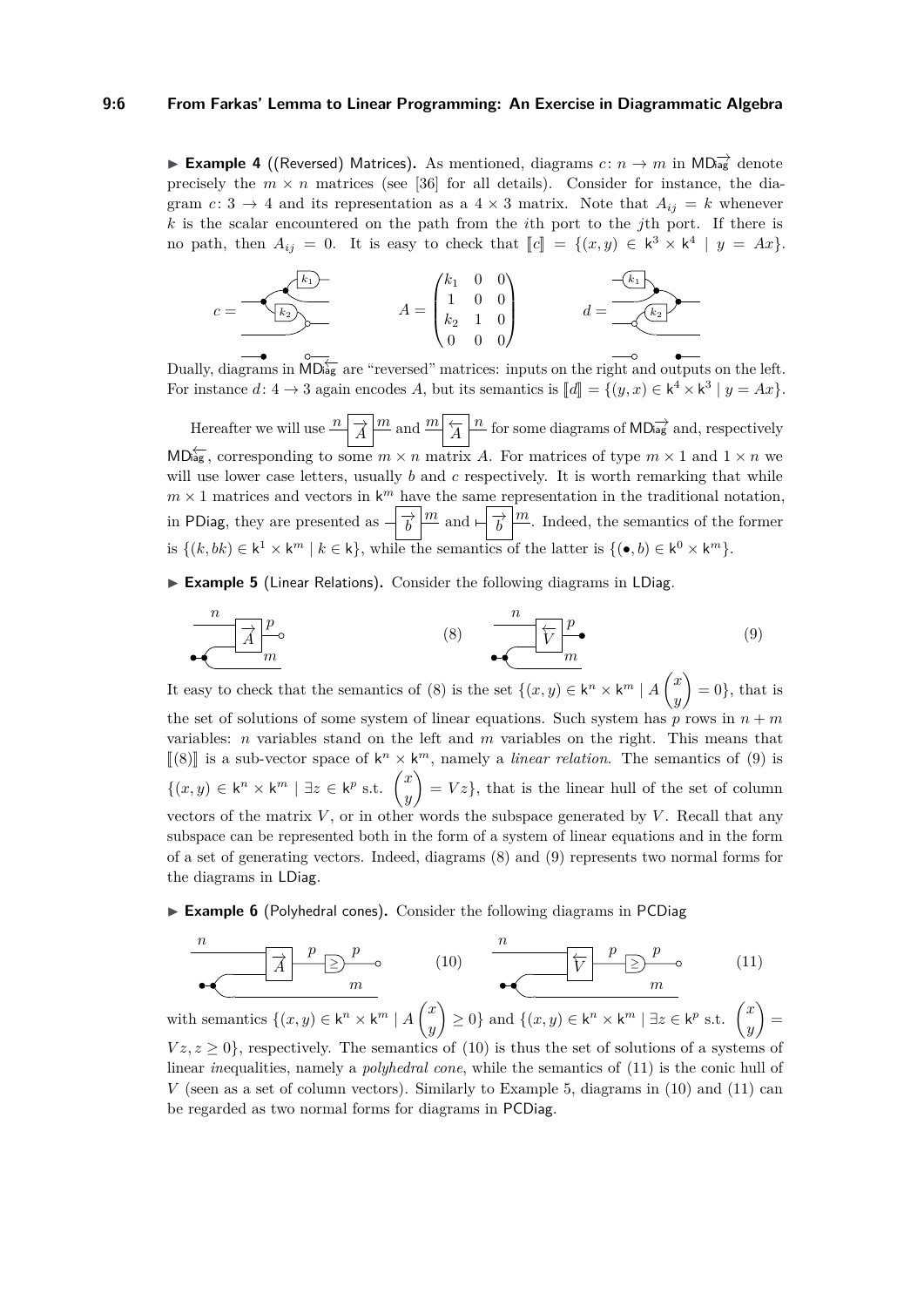▶ **Example 7** (Polyhedra). Consider the following diagrams in PDiag.

<span id="page-6-1"></span><span id="page-6-0"></span>

It is easy to check that the semantics of [\(12\)](#page-6-0) is the relation  $\{(x, y) \in \mathsf{k}^n \times \mathsf{k}^m \mid A\}$  $\sqrt{2}$ *x y* L.  $+b \geq 0$ and thus the representation of a *polyhedron* as the set of solutions of a system of affine inequalities. The semantics of [\(13\)](#page-6-1) is the relation  $\{(x, y) \in \mathsf{k}^n \times \mathsf{k}^m \mid \exists z \in \mathsf{k}^p, w \in \mathsf{k}^o \text{ s.t. } z \geq 0\}$  $0, w \ge 0, \sum w_i = 1, Rz + Vw = \binom{x}{y}$ *y* } and thus a *vertex* representation of a polyhedron. In other words,  $\llbracket (13) \rrbracket$  $\llbracket (13) \rrbracket$  $\llbracket (13) \rrbracket$  is Minkowsky sum of the conic hull of  $R$ ,  $\{\binom{x}{y}$ *y*  $\Big\}$   $\Big| \exists z \in \mathsf{k}^p, \text{ s.t. } z \geq 0, Rz =$  *x y*  $\}$ , and of the *convex hull* of *V*,  $\{x\}$ *y*  $\left( \frac{1}{2}w \in k^{\circ} \text{ s.t. } w \geq 0, \sum w_i = 1, Vw = \begin{pmatrix} x \\ w \end{pmatrix} \right)$ *y*  $\bigg)$ .

The functor  $\llbracket \cdot \rrbracket$ : PDiag  $\rightarrow$  Rel<sub>k</sub> is not *faithful*: two different string diagrams may denote the same relation. However, PDiag can be equipped with a *sound and complete axiomatisation*, meaning an equational theory making two diagrams *c* and *d* equal precisely when  $\llbracket c \rrbracket = \llbracket d \rrbracket$ . Such axiomatisation, called *Polyhedral Algebra* ( $\mathbb{P}$ A) is illustrated in Figure [2,](#page-7-0) where we write *l* = *r* for the two inequalities  $l ⊆ r$  and  $r ⊆ l$ . In order to state the completeness theorem, we define  $\subseteq$  as the smallest precongruence containing all the pairs  $(c, d)$  such that  $c \subseteq d$ appears in the Figure [2.](#page-7-0) In other words,  $\subseteq^{\mathbb{P} \mathbb{A}}$  is the smallest relation containing  $\subseteq$  which is closed by reflexivity, transitivity, composition ; and monoidal product ⊗. Finally, we write  $c \stackrel{\mathbb{P} \mathbb{A}}{=} d$  iff  $c \stackrel{\mathbb{P} \mathbb{A}}{=} d$  and  $d \stackrel{\mathbb{P} \mathbb{A}}{=} c$ .

# <span id="page-6-2"></span>▶ **Theorem 8** (From [\[5\]](#page-15-8)). For all diagrams  $c, d$  in PDiag,  $\llbracket c \rrbracket \subseteq \llbracket d \rrbracket$  if and only if  $c \sqsubseteq d$ .

<span id="page-6-3"></span>Here are some interesting consequences of the theory PA, where we use  $-\bullet$  for  $\overline{-1}$ .

<span id="page-6-5"></span><span id="page-6-4"></span>
$$
\circ \quad \bullet \quad \text{and} \quad \bullet \quad \text{and} \quad \bullet \quad \text{and} \quad \bullet \quad \text{and} \quad \bullet \quad \text{and} \quad \bullet \quad \text{and} \quad \bullet \quad \text{and} \quad \bullet \quad \text{and} \quad \bullet \quad \text{and} \quad \bullet \quad \text{and} \quad \bullet \quad \text{and} \quad \bullet \quad \text{and} \quad \bullet \quad \text{and} \quad \bullet \quad \text{and} \quad \bullet \quad \text{and} \quad \bullet \quad \text{and} \quad \bullet \quad \text{and} \quad \bullet \quad \text{and} \quad \bullet \quad \text{and} \quad \bullet \quad \text{and} \quad \bullet \quad \text{and} \quad \bullet \quad \text{and} \quad \bullet \quad \text{and} \quad \bullet \quad \text{and} \quad \bullet \quad \text{and} \quad \bullet \quad \text{and} \quad \bullet \quad \text{and} \quad \bullet \quad \text{and} \quad \bullet \quad \text{and} \quad \bullet \quad \text{and} \quad \bullet \quad \text{and} \quad \bullet \quad \text{and} \quad \bullet \quad \text{and} \quad \bullet \quad \text{and} \quad \bullet \quad \text{and} \quad \bullet \quad \text{and} \quad \bullet \quad \text{and} \quad \bullet \quad \text{and} \quad \bullet \quad \text{and} \quad \bullet \quad \text{and} \quad \bullet \quad \text{and} \quad \bullet \quad \text{and} \quad \bullet \quad \text{and} \quad \bullet \quad \text{and} \quad \bullet \quad \text{and} \quad \bullet \quad \text{and} \quad \bullet \quad \text{and} \quad \bullet \quad \text{and} \quad \bullet \quad \text{and} \quad \bullet \quad \text{and} \quad \bullet \quad \text{and} \quad \bullet \quad \text{and} \quad \bullet \quad \text{and} \quad \bullet \quad \text{and} \quad \bullet \quad \text{and} \quad \bullet \quad \text{and} \quad \bullet \quad \text{and} \quad \bullet \quad \text{and} \quad \bullet \quad \text{and} \quad \bullet \quad \text{and} \quad \bullet \quad \text{and} \quad \bullet \quad \text{and} \quad \bullet \quad \text{and} \quad \bullet \quad \text{and} \quad \bullet \quad \text{and} \quad \bullet \quad \text{and} \quad \bullet \quad \text{and} \quad \bullet \quad \text{and} \quad \bullet \quad \text{and
$$

<span id="page-6-6"></span>
$$
\blacksquare A \vdash \stackrel{\mathbb{P}A}{=} \neg A \blacktriangleright \blacksquare \text{ for any } A \text{ in } \mathsf{LDiag} \ (16) \qquad \blacksquare \blacksquare \vdash \stackrel{\mathbb{P}A}{=} \square
$$
 (17)

Theorem [8](#page-6-2) implies that equivalences like [\(14\)](#page-6-3), [\(15\)](#page-6-4) and [\(17\)](#page-6-5) may be also proved by purely graphical means, using derivations involving the axioms of  $\mathbb{P} \mathbb{A}$ , without resorting to the semantic interpretation  $\lceil \cdot \rceil$ . The proofs of more sophisticated statements, as [\(16\)](#page-6-6), involve axioms in combination with other proof techniques, e.g., induction.

<span id="page-6-7"></span>The following is an example of derivation proving [\(14\)](#page-6-3).

$$
\circ \longrightarrow \Xi \circ \Xi \rightarrow \text{ and } \circ \longrightarrow \Xi \circ \left(\Xi \right) \rightarrow \circ \left(\Xi \right) \rightarrow \left(\Xi \right) \rightarrow \Xi
$$
\n
$$
\circ \left(\Xi \right) \rightarrow \left(\Xi \right) \rightarrow \left(\Xi \right) \rightarrow \Xi
$$
\n
$$
\circ \left(\Xi \right) \rightarrow \Xi
$$
\n
$$
\circ \left(\Xi \right) \rightarrow \Xi
$$
\n
$$
\circ \left(\Xi \right) \rightarrow \Xi
$$
\n
$$
(18)
$$

<span id="page-6-8"></span>Note that in [\(18\)](#page-6-7) we used a version of axioms *P*4, *dup* and *AP*1 where diagrams are "rotated over the *y* axis". We formalise such a notion, in a way that justifies this use.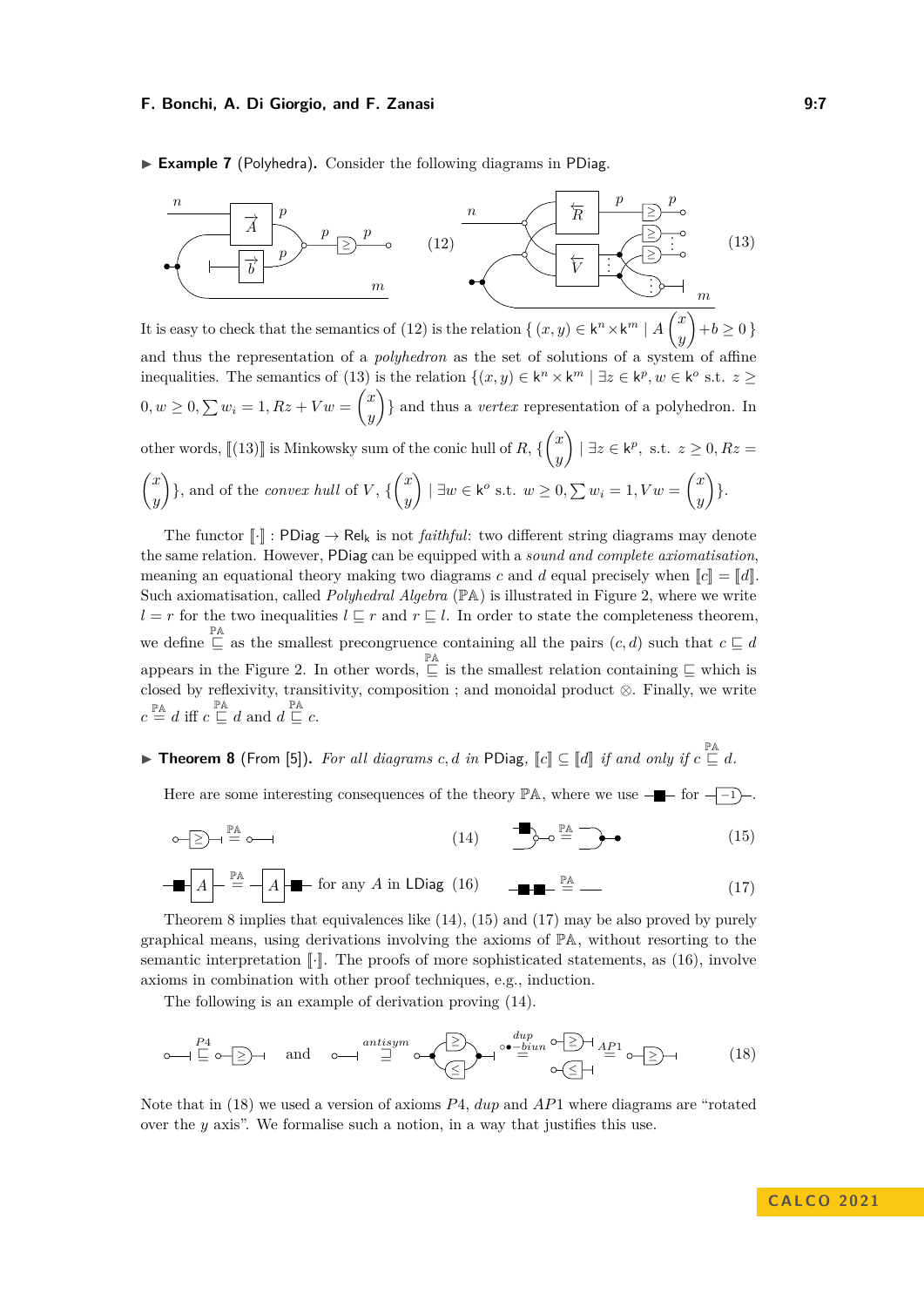<span id="page-7-0"></span>

**Figure 2** Axioms of  $\mathbb{P}\mathbb{A}_k$ .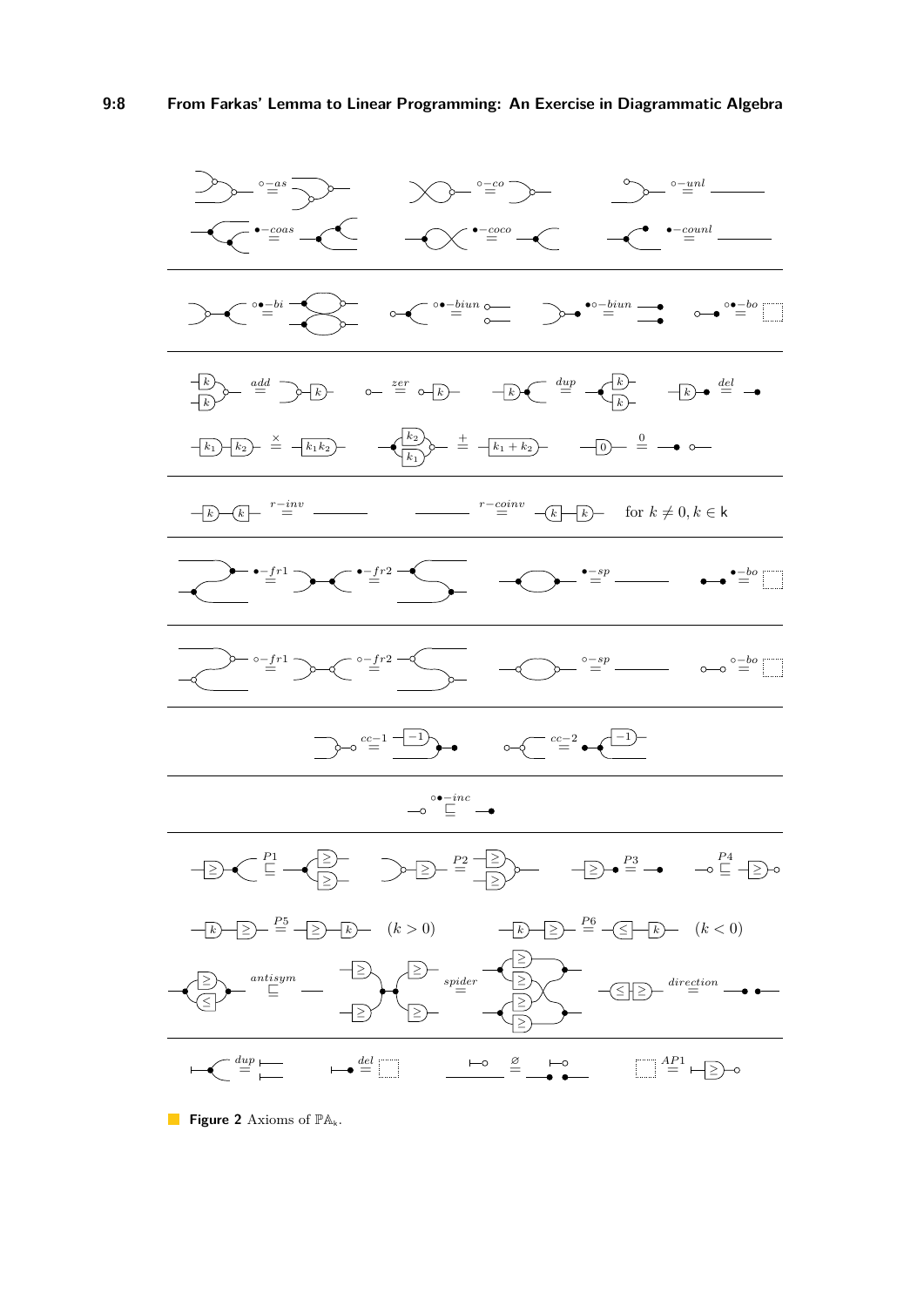▶ **Definition 9.** *The prop morphism*  $·$ <sup>*op*</sup> : PDiag<sup>*op*</sup> → PDiag *is inductively defined as:* 

$$
e^{op} = e^{-op} = e^{-e^{-p}} - e^{-ip} = -e^{-ip} - e^{-ip} = -e^{-ip} - e^{-ip} = -e^{-ip} - e^{-ip} = -e^{-ip} - e^{-ip} = -e^{-ip} - e^{-ip} = -e^{-ip} - e^{-ip} = -e^{-ip} - e^{-ip} = -e^{-ip} - e^{-ip} = -e^{-ip} - e^{-ip} = -e^{-ip} - e^{-ip} = -e^{-ip} - e^{-ip} = -e^{-ip} - e^{-ip} = -e^{-ip} - e^{-ip} = -e^{-ip} - e^{-ip} = -e^{-ip} - e^{-ip} = -e^{-ip} - e^{-ip} = -e^{-ip} - e^{-ip} = -e^{-ip} - e^{-ip} = -e^{-ip} - e^{-ip} = -e^{-ip} - e^{-ip} = -e^{-ip} - e^{-ip} = -e^{-ip} - e^{-ip} = -e^{-ip} - e^{-ip} = -e^{-ip} - e^{-ip} = -e^{-ip} - e^{-ip} = -e^{-ip} - e^{-ip} = -e^{-ip} - e^{-ip} = -e^{-ip} - e^{-ip} = -e^{-ip} - e^{-ip} = -e^{-ip} - e^{-ip} = -e^{-ip} - e^{-ip} = -e^{-ip} - e^{-ip} = -e^{-ip} - e^{-ip} = -e^{-ip} - e^{-ip} = -e^{-ip} - e^{-ip} = -e^{-ip} = -e^{-ip} - e^{-ip} = -e^{-ip} = -e^{-ip} - e^{-ip} = -e^{-ip} = -e^{-ip} = -e^{-ip} = -e^{-ip} = -e^{-ip} = -e^{-ip} = -e^{-ip} = -e^{-ip} = -e^{-ip} = -e^{-ip} = -e^{-ip} = -e^{-ip} = -e^{-ip} = -e^{-ip} = -e^{-ip} = -e^{-ip} = -e^{-ip} = -e^{-ip} = -e^{-ip} = -e^{-ip} = -e^{-ip} = -e^{-ip} = -e^{-ip} = -e^{-ip} = -e^{-ip} = -e^{-ip} = -e^{-ip} = -e^{-ip} = -e^{-ip} = -e^{-ip} = -e^{-ip} = -e^{-ip} = -e^{-ip} = -e^{-ip} = -e^{-ip} = -e^{-ip} = -e^{-ip} = -e^{-ip} = -e^{-ip} = -e^{-ip} = -e^{-ip} = -e^{-ip} = -e^{-ip} = -e^{-ip} = -e^{-ip} = -e^{-ip} = -e^{-ip} = -e^{-ip} = -e^{-ip} = -e^{-ip} = -e^{-ip} = -e^{-ip} = -e^{-ip} =
$$

Observe that  $\cdot^{op}$  is controvariant: it maps a diagram  $c: n \rightarrow m$  into  $c^{op}: m \rightarrow n$ which is graphically rendered as the *mirror image* of *c*: for instance, referring to Ex-ample [4,](#page-4-0)  $c^{op} = d$ . By exploiting the inductive definition, one can prove that the following hold.

<span id="page-8-2"></span><span id="page-8-1"></span>
$$
\left(\frac{n}{c}\right)^{op} \stackrel{\mathbb{P}A}{=} \underbrace{\bullet^n \left(\frac{n}{c}\right)^{op}}_{\bullet} \quad (19) \qquad \left(\frac{n}{\overrightarrow{A}}\right)^{op} \stackrel{\mathbb{P}A}{=} \frac{m}{\overrightarrow{A}} \frac{n}{\overrightarrow{A}} \qquad (20)
$$

<span id="page-8-4"></span><span id="page-8-3"></span>if 
$$
c \sqsubseteq d
$$
 then  $c^{op} \sqsubseteq d^{op}$   $(21)$   $(c^{op})^{op} \sqsubseteq c$   $(22)$ 

Equation [\(19\)](#page-8-1) states that  $\llbracket c^{op} \rrbracket$  is exactly the *opposite relation* of  $\llbracket c \rrbracket$ , i.e.,  $\llbracket c \rrbracket$ ,  $\llbracket c \rrbracket$ ,  $\llbracket c \rrbracket$ ,  $\llbracket c \rrbracket$ ,  $\llbracket c \rrbracket$ ,  $\llbracket c \rrbracket$ ,  $\llbracket c \rrbracket$ ,  $\llbracket c \rrbracket$ ,  $\llbracket c \rrbracket$ ,  $\llbracket c$  $\llbracket c^{op} \rrbracket = \{(y, x) \in \mathbf{k}^m \times \mathbf{k}^n \mid (x, y) \in \llbracket c \rrbracket \}$ . In particular, by [\(20\)](#page-8-2), any diagram in  $\mathbf{M} \rightarrow \mathbf{M}$  $MD_{\text{agg}}^{\rightarrow}$  representing a matrix *A* is mapped into a diagram in MD $_{\text{agg}}^{\rightarrow}$  representing the same matrix (see Example [4\)](#page-4-0). Thanks to [\(21\)](#page-8-3) and [\(22\)](#page-8-4), one has that  $c \stackrel{\mathbb{P} \mathbb{A}}{=} d$  iff  $c^{op} \stackrel{\mathbb{P} \mathbb{A}}{=} d^{op}$ . Therefore, each of the axioms in Figure [2](#page-7-0) and each of the laws that we prove in this text can be read both as  $c \stackrel{\mathbb{P}A}{=} d$  and as  $c^{op} \stackrel{\mathbb{P}A}{=} d^{op}$ . For instance, by [\(15\)](#page-6-4) we also know that  $\stackrel{\mathbb{P}^A}{=}$  . Like in [\(18\)](#page-6-7), in our derivations we will always use this property implicitly.

## <span id="page-8-0"></span>**3 The polar operator**

When reasoning about cones  $C \subseteq \mathsf{k}^n$  in convex algebra, an important role is played by the notions of *polar* and *dual* cone:

$$
polar(C) = \{b \in \mathsf{k}^n \mid \forall x \in C, \ b^T x \le 0\} \qquad dual(C) = \{b \in \mathsf{k}^n \mid \forall x \in C, \ b^T x \ge 0\}
$$

As these concepts will also be relevant to our developments, we now study how they are expressible in PCDiag. The fundamental ingredient is the *polar operator* from [\[5\]](#page-15-8):

<span id="page-8-6"></span>▶ **Definition 10.** *The prop morphism* · ◦ : PCDiag → PCDiag *is inductively defined as:*

$$
-\mathcal{C}^{\circ} = -\mathcal{C} \qquad \rightarrow^{\circ} = -\circ \qquad -\mathcal{L} \rightarrow^{\circ} = -\mathcal{L} \qquad \rightarrow^{\circ} = -\circ \qquad -\mathcal{L} \rightarrow^{\circ} = -\mathcal{L} \qquad \rightarrow^{\circ} = -\circ \qquad -\mathcal{L} \rightarrow^{\circ} = -\mathcal{L} \qquad \rightarrow^{\circ} = -\bullet \qquad \rightarrow^{\circ} = -\bullet \qquad -\circ^{\circ} = -\bullet \qquad \rightarrow^{\circ} = -\bullet \qquad \rightarrow^{\circ} = -\bullet \qquad \rightarrow^{\circ} = -\bullet \qquad \rightarrow^{\circ} = -\bullet \qquad \rightarrow^{\circ} = -\bullet \qquad \rightarrow^{\circ} = -\bullet \qquad \rightarrow^{\circ} = -\bullet \qquad \rightarrow^{\circ} = -\bullet \qquad \rightarrow^{\circ} = -\bullet \qquad \rightarrow^{\circ} = -\bullet \qquad \rightarrow^{\circ} = -\bullet \qquad \rightarrow^{\circ} = -\bullet \qquad \rightarrow^{\circ} = -\bullet \qquad \rightarrow^{\circ} = -\bullet \qquad \rightarrow^{\circ} = -\bullet \qquad \rightarrow^{\circ} = -\bullet \qquad \rightarrow^{\circ} = -\bullet \qquad \rightarrow^{\circ} = -\bullet \qquad \rightarrow^{\circ} = -\bullet \qquad \rightarrow^{\circ} = -\bullet \qquad \rightarrow^{\circ} = -\bullet \qquad \rightarrow^{\circ} = -\bullet \qquad \rightarrow^{\circ} = -\bullet \qquad \rightarrow^{\circ} = -\bullet \qquad \rightarrow^{\circ} = -\bullet \qquad \rightarrow^{\circ} = -\bullet \qquad \rightarrow^{\circ} = -\bullet \qquad \rightarrow^{\circ} = -\bullet \qquad \rightarrow^{\circ} = -\bullet \qquad \rightarrow^{\circ} = -\bullet \qquad \rightarrow^{\circ} = -\bullet \qquad \rightarrow^{\circ} = -\bullet \qquad \rightarrow^{\circ} = -\bullet \qquad \rightarrow^{\circ} = -\bullet \qquad \rightarrow^{\circ} = -\bullet \qquad \rightarrow^{\circ} = -\bullet \qquad \rightarrow^{\circ} = -\bullet \qquad \rightarrow^{\circ} = -\bullet \qquad \rightarrow^{\circ} = -\bullet \qquad \rightarrow^{\circ} = -\bullet \qquad \rightarrow^{\circ} = -\bullet \qquad \rightarrow^{\circ} = -\bullet \qquad \rightarrow^{\circ} = -\bullet \qquad \rightarrow^{\circ} = -\bullet \qquad \rightarrow^{\circ} = -\bullet \qquad \rightarrow
$$

The polar operator subsumes both the concept of dual and polar cone. This can be made precise via the following proposition, whose proof we defer to the end of the next section.

<span id="page-8-5"></span>▶ **Proposition 11.** *Let*  $C \subseteq \mathsf{k}^n$  *be a polyhedral cone. Let*  $c: 0 \rightarrow n$  *and*  $d: n \rightarrow 0$  *be such that*  $\llbracket c \rrbracket = \{ (\bullet, x) \mid x \in C \}$  and  $\llbracket d \rrbracket = \{ (x, \bullet) \mid x \in C \}$ . Then  $\llbracket c^{\circ} \rrbracket = \{ (\bullet, b) \mid b \in polar(C) \}$  and  $[[d^{\circ}]] = \{(b, \bullet) | b \in dual(C)\}.$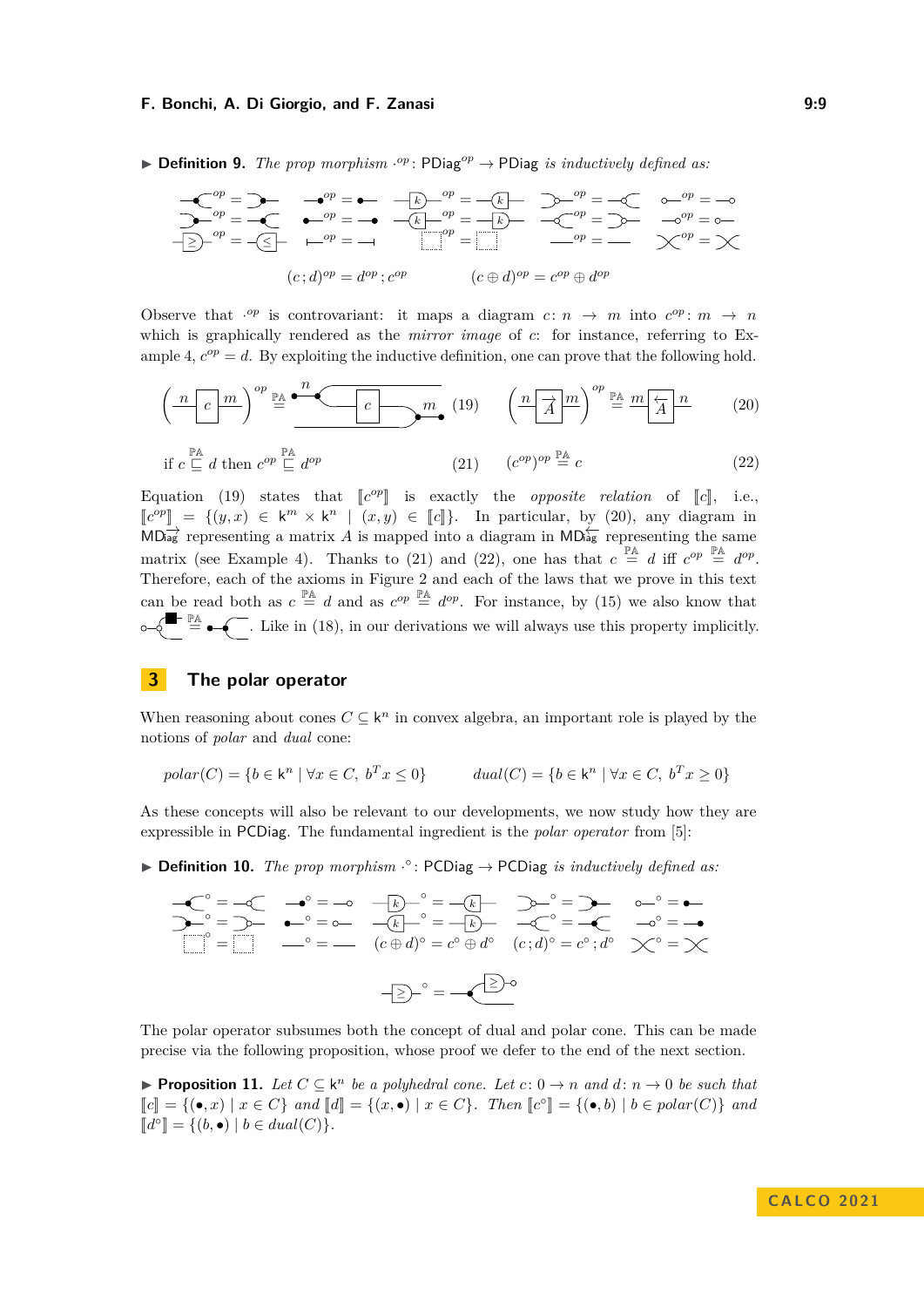#### **9:10 From Farkas' Lemma to Linear Programming: An Exercise in Diagrammatic Algebra**

Note that Proposition [11](#page-8-5) uses two representations of the cone *C* as a string diagram, one of type  $0 \to n$  and the other of type  $n \to 0$ . Depending on which one we pick, one obtains the polar or the dual of *C*. Another interesting departure from the traditional approaches is that the polar/dual cone is now specified *inductively* on the structure of the string diagram, following Definition [10.](#page-8-6) We now provide some properties and examples of the polar operator. First we observe how it behaves on string diagrams representing matrices.

▶ **Example 12.** Consider the matrix *A* in Example [4](#page-4-0) and its encoding as the diagram *c*: 3 → 4 in MD $\overrightarrow{ab}$ . Applying the polar operator on *c* yields the following diagram in MD $\overleftarrow{ab}$ 

$$
c^{\circ} = \underbrace{-\diamondsuit \diamondsuit \diamondsuit \diamondsuit}_{\text{---} \diamond \bullet \text{---}} \qquad A^T = \begin{pmatrix} k_1 & 1 & k_2 & 0 \\ 0 & 0 & 1 & 0 \\ 0 & 0 & 0 & 0 \end{pmatrix}
$$

representing the transpose  $A^T$  of the matrix *A*. Indeed,  $[\![c^{\circ}]\!] = \{(x, y) \in k^3 \times k^4 \mid A^T y = x\}.$ <br>This is an instance of a mana general phanomenon, when applied to matrices *(i.e., string*) This is an instance of a more general phenomenon: when applied to matrices (i.e. string diagrams of  $MD\overrightarrow{ag}$ , the polar operator yields their transpose matrix, represented by a string diagram in  $MD_{ag}^{/-}$  (and thus to be read "right-to-left").

<span id="page-9-5"></span>▶ **Lemma 13** (From [\[36\]](#page-17-0)). For all  $\frac{1}{\sqrt{A}}$ :  $n \to m$  in MD<sub>iag</sub>, the following holds

$$
\boxed{\overrightarrow{A}}^{-\circ} \stackrel{\mathbb{P}\mathbb{A}}{=} \boxed{\overleftarrow{A^T}}.
$$

<span id="page-9-3"></span>**• Proposition 14** (From [\[5\]](#page-15-8)). For all diagrams  $c, d: n \rightarrow m$  in PCDiag, the following hold 1. *if*  $c \sqsubseteq d$  *then*  $(d)^\circ \sqsubseteq (c)^\circ$ ;  $2. (c^{\circ})^{\circ} \stackrel{\mathbb{P} \mathbb{A}}{=} c.$ 

The first item of the above proposition informs us that if  $c \stackrel{\mathbb{P}A}{=} d$  then one can safely conclude that  $c^{\circ} \stackrel{\mathbb{P} \mathbb{A}}{=} d^{\circ}$ . Viceversa, if  $c^{\circ} \stackrel{\mathbb{P} \mathbb{A}}{=} d^{\circ}$ , by the second item,  $c \stackrel{\mathbb{P} \mathbb{A}}{=} d$ . The next lemma illustrates the interaction of the polar operator with  $\cdot^{op}$  (see Definition [9\)](#page-6-8).

<span id="page-9-0"></span>▶ Lemma 15. For all  $c: n \rightarrow m$  in PCDiag, the following holds  $(c^{op})^{\circ} \stackrel{\mathbb{P}^{\mathbb{A}}}{=}$  $\frac{m}{\sqrt{m}}$ ;  $(c^{\circ})^{op}$ ;  $\frac{n}{\sqrt{m}}$ .

**Proof.**

(*c op*) ◦ [\(19\)](#page-8-1) = *c* !◦ = *c* ◦ [\(15\)](#page-6-4) = *c* ◦ [\(19\)](#page-8-1) = ; (*c* ◦ ) *op* ; ◀

**► Example 16.** The diagrams  $\circ$   $\leq$   $\vdash$  : 0  $\to$  1 and  $\leq$   $\geq$   $\circ$  : 1  $\to$  0, denoting the relations  $\{(\bullet, x) \mid x \geq 0\} \subseteq \mathsf{k}^0 \times \mathsf{k}^1$  and  $\{(x, \bullet) \mid x \geq 0\} \subseteq \mathsf{k}^1 \times \mathsf{k}^0$ , are two different representations for the same object in traditional algebra: the polyhedral cone  $\{x \in \mathsf{k} \mid x \geq 0\} \subseteq \mathsf{k}^1$ . Interestingly enough, applying the polar operator to them yields two different results. Analogous considerations hold for  $\{x \in \mathsf{k} \mid x \leq 0\} \subseteq \mathsf{k}^1$ .

<span id="page-9-1"></span>
$$
(-\geq) \circ = -\geq)^{\circ}; -\circ^{\circ} = -\underbrace{\geq}^{\geq} \circ; -\bullet^{\bullet - \underline{c} \underline{u} \underline{n} \underline{l}} \cdot \geq) \circ
$$
\n
$$
\qquad (23)
$$

<span id="page-9-2"></span>
$$
(\circ \leq -)^{\circ} = (-\geq) \circ^{op})^{\circ} \stackrel{Lemma \ 15}{=} (-\geq) \circ^{\circ})^{op}; \quad \blacksquare \stackrel{(23)}{=} -\geq) \circ^{op}; \quad \blacksquare \stackrel{P6}{=} \circ \geq - \quad (24)
$$

<span id="page-9-4"></span>
$$
(\circ \text{S})^{\circ} \stackrel{(24)}{=} (\circ \text{S})^{\circ} \stackrel{Prop. 14.2}{=} \circ \text{S}
$$
\n
$$
(25)
$$

<span id="page-9-6"></span>
$$
(-\leq -\circ)^\circ = (\circ - \geq)^{-op})^\circ \stackrel{Lemma \ 15}{=} -\bullet \quad ; (\circ - \geq)^{-\circ})^{op} \stackrel{(25)}{=} -\bullet \quad ; \circ \geq)^{-op} \stackrel{For}{=} -\leq -\circ \quad (26)
$$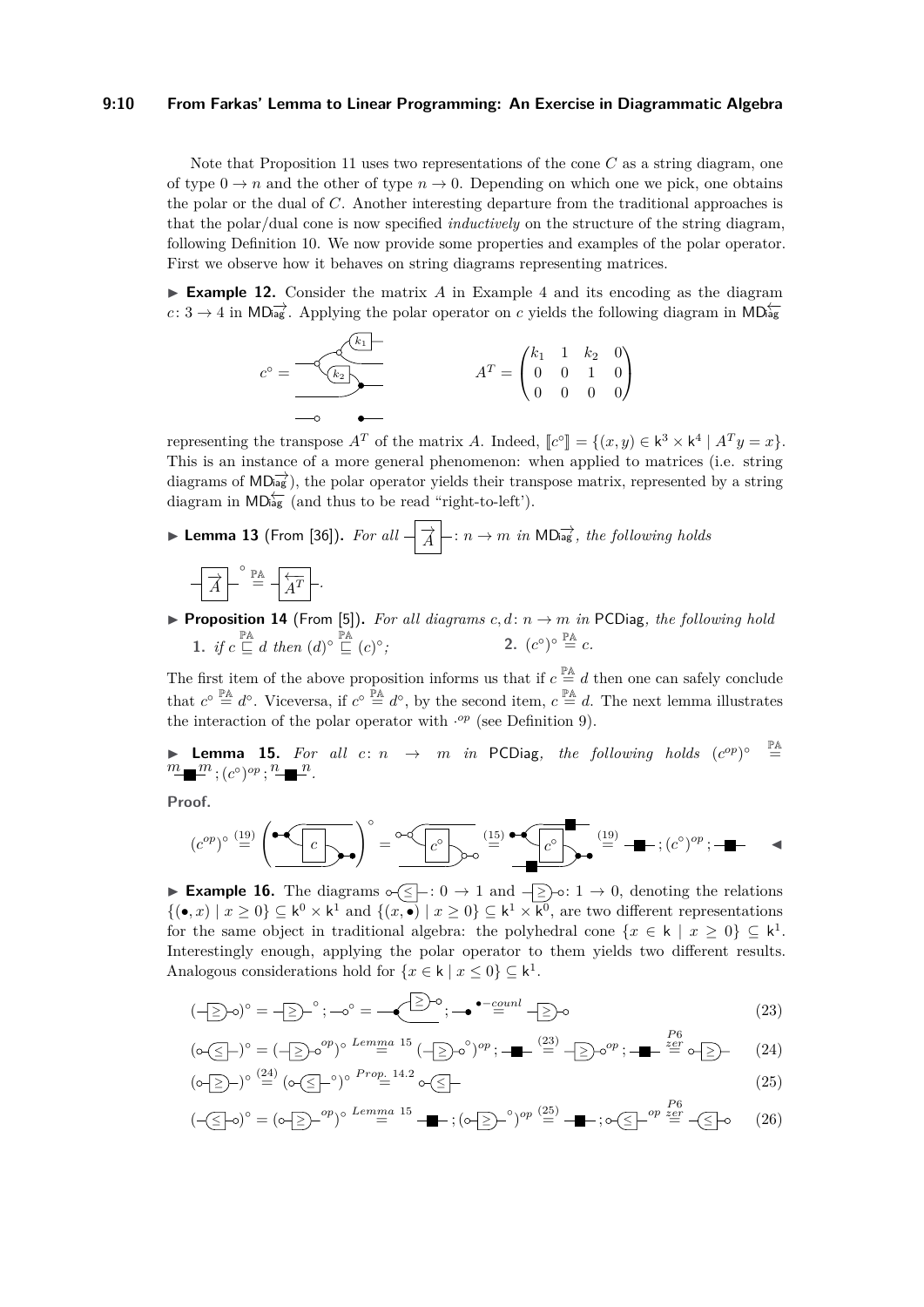Observe that for the two diagrams above of type  $1 \rightarrow 0$ ,  $\cdot^{\circ}$  act as identity, while for those of type  $0 \rightarrow 1$ , it reverses the sign. This behaviour is justified by Proposition [11.](#page-8-5)

There is a number of other observations about the polar operator, which may be proven with graphical reasoning taking advantage of the inductive definition, the complete axiomatisation and the laws illustrated so far. While this material is not essential to our developments, we conclude this section with two simple "exercises" of that kind, which are left to the interested reader.

- **(Exercise 1)** Prove that, for all *c* in the form of [\(8\)](#page-5-1), there exists some *d* in the form ÷. of [\(9\)](#page-5-2) such that  $c^{\circ} \stackrel{\mathbb{P} \mathbb{A}}{=} d$ . *Hint*: use Lemma [13](#page-9-5) and  $cc-1$
- **(Exercise 2)** Prove that, for all  $c$  in the form of [\(10\)](#page-5-3), there exists some  $d$  in the form of [\(11\)](#page-5-4) such that  $c^{\circ} \stackrel{\mathbb{P} \mathbb{A}}{=} d$ . *Hint:* use [\(23\)](#page-9-1).

## <span id="page-10-0"></span>**4 Lemma of the alternatives**

This section is devoted to the diagrammatic formulation of a lemma of *alternatives*, asserting that exactly one of two systems of linear inequalities (i.e. polyhedra) has a solution.

To approach the lemma, an important question is how to model "does a system have a solution?" in our graphical calculus. We focus attention on two morphisms of PDiag of type  $0 \to 0$ : the empty diagram and the diagram  $\sim$ . Intuitively,  $\sim$  asserts that "0  $= 1$ "; its denotational semantics is the composition of the relations  $\{(\bullet, 0)\}$  and  $\{(1, \bullet)\}$ . which gives the empty relation  $\emptyset$ . Since for any relation *R* in Rel<sub>k</sub>,  $R \oplus \emptyset = \emptyset = \emptyset \oplus R$ , the behaviour of  $\sim$  resembles that of a logical false. From the viewpoint of the equational theory,  $\circ$  introduces an inconsistency; in particular, by means of the axiom  $\varnothing$  we are able to prove that  $\circ \longrightarrow \oplus c \stackrel{\mathbb{P} \mathbb{A}}{=} \circ \longrightarrow \oplus d$  for any  $c, d \colon n \to m$  in PDiag. As an example, consider the following equation:

<span id="page-10-3"></span>
$$
-\underline{\geq}\rightarrow o \quad \longrightarrow = \frac{0}{\underline{\geq}}\rightarrow o \stackrel{\underline{\beta}}{=} \stackrel{0}{\longrightarrow} \bullet \underline{\geq}\rightarrow o \stackrel{P3}{=} \stackrel{0}{\longrightarrow} \bullet o \stackrel{0}{=} \stackrel{0}{\longrightarrow} \bullet o \longrightarrow \tag{27}
$$

In an analogous way, the behaviour of the diagram  $\Box$  can be regarded as a logical true. In particular, its semantics is the relation  $id_0 = \{(\bullet, \bullet)\}\$  which for any *R* in Rel<sub>k</sub> is such that  $R \oplus id_0 = R = id_0 \oplus R.$ 

Finally, note that in Rel<sub>k</sub> the only possible morphisms of type  $0 \to 0$  are exactly  $\emptyset$  and  $id_0$ . Thus the following lemma holds.

▶ Lemma 17 (From [\[5\]](#page-15-8)). For any diagram  $c: 0 \rightarrow 0$  of PDiag, either  $c \stackrel{\mathbb{P}A}{=}$  or  $c \stackrel{\mathbb{P}A}{=}$ 

<span id="page-10-2"></span>▶ **Lemma 18** (Lemma of the alternatives). Let  $c: 0 \rightarrow 1$  be a diagram in PCDiag. Then *exactly one of the following two equations holds:*

*(a)*  $c: \longrightarrow \stackrel{\mathbb{P}\mathbb{A}}{=}$   $\begin{bmatrix} 0 & c^{\circ} \\ \end{bmatrix} \longrightarrow \stackrel{\mathbb{P}\mathbb{A}}{=}$   $\begin{bmatrix} \cdots \\ \cdots \end{bmatrix}$ 

**Proof.** Since *c* is in PCDiag, then  $\llbracket c \rrbracket \subseteq \mathsf{k}^0 \times \mathsf{k}^1$  is a polyhedral cone. Thus  $\llbracket c \rrbracket$  must be one of the following:

$$
\{(\bullet, k) \mid k \in \mathsf{k}\} \quad \{(\bullet, k) \mid k \ge 0\} \quad \{(\bullet, k) \mid k \le 0\} \quad \{(\bullet, k) \mid k = 0\}
$$

By Theorem [8,](#page-6-2) it holds<sup>[1](#page-10-1)</sup> that either

l,

$$
c \stackrel{\mathbb{P}A}{=} \bullet
$$
 or  $c \stackrel{\mathbb{P}A}{=} \circ \text{ or } c \stackrel{\mathbb{P}A}{=} \circ \text{ or } c \stackrel{\mathbb{P}A}{=} \circ \text{ or } c \stackrel{\mathbb{P}A}{=} \circ \text{ or } c$ 

<span id="page-10-1"></span> $1$  See [A](#page-17-4)ppendix A for a purely equational proof that does not invoke completeness.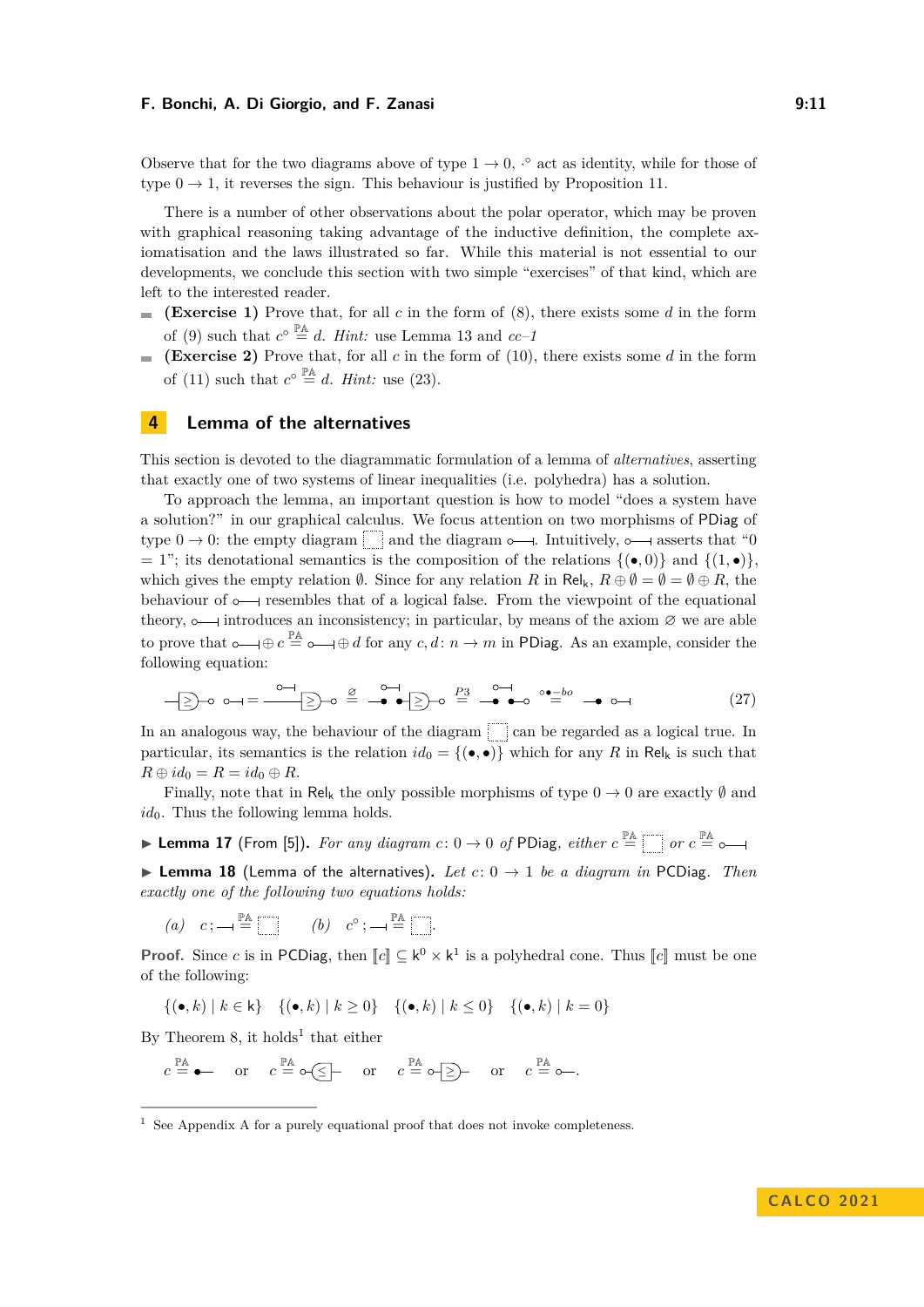#### **9:12 From Farkas' Lemma to Linear Programming: An Exercise in Diagrammatic Algebra**

By Proposition [14.](#page-9-3)1, we can thus consider only these four cases:

■ If 
$$
c \stackrel{\mathbb{P}\mathbb{A}}{=} \bullet
$$
 then  $c$ ;  $\neg \stackrel{del}{=} \boxed{\square}$  and  $c^\circ$ ;  $\neg \stackrel{Prop. 14}{=} (\bullet -)^\circ$ ;  $\neg = \circ -$ ;  $\neg = \circ -$ .  
\n■ If  $c \stackrel{\mathbb{P}\mathbb{A}}{=} \circ \boxed{\leq}$  then  $c$ ;  $\neg \stackrel{AP}{=} \boxed{\square}$  and  $c^\circ$ ;  $\neg \stackrel{Prop. 14}{=} (\circ \boxed{\leq})^\circ$ ;  $\neg \stackrel{(24)}{=} \circ \boxed{\geq}$ );  $\neg \stackrel{(14)}{=} \circ \neg$ .  
\n■ If  $c \stackrel{\mathbb{P}\mathbb{A}}{=} \circ \boxed{\geq}$  then  $c$ ;  $\neg \stackrel{(14)}{=} \circ \neg$  and  $c^\circ$ ;  $\neg \stackrel{Prop. 14}{=} (\circ \boxed{\geq})^\circ$ ;  $\neg \stackrel{(25)}{=} \circ \boxed{\leq}$ ;  $\neg \stackrel{AP1}{=} \boxed{\square}$ .  
\n■ If  $c \stackrel{\mathbb{P}\mathbb{A}}{=} \circ \neg$  then  $c$ ;  $\neg \stackrel{\mathbb{P}\mathbb{A}}{=} \circ \neg$  and  $c^\circ$ ;  $\neg \stackrel{Prop. 14}{=} (\circ -)^\circ$ ;  $\neg = \bullet -$ ;  $\neg \stackrel{del}{=} \boxed{\square}$ .

The lemma of alternatives yields as a corollary a proof of Proposition [11.](#page-8-5)

**Proof of Proposition [11.](#page-8-5)** Observe that

*c* ◦ ← *b* ; PA = *Lemma* [18](#page-10-2) ⇐⇒ *c* ◦ ← *b* ◦ ; PA = *Lemma* [13](#page-9-5) *P rop.* [14](#page-9-3) ⇐⇒ *c* → *b <sup>T</sup>* ; PA =

By definition of  $[\cdot]$ , the former equation holds iff  $(\bullet, b) \in [\![c^{\circ}]\!]$ , while the latter holds iff<br> $\forall (\bullet, \bullet) \in \mathbb{R}^{\mathbb{N}}$ ,  $\forall \bullet \in \mathbb{R}^{\mathbb{N}}$ ,  $\forall \bullet \in \mathbb{R}^{\mathbb{N}}$ ,  $\forall \bullet \in \mathbb{R}^{\mathbb{N}}$ ,  $\forall \bullet \in \mathbb{R}^{\mathbb{N}}$ ,  $\forall (\bullet, x) \in \llbracket c \rrbracket$ ,  $b^T x \neq 1$ . That is  $\llbracket c^\circ \rrbracket$  is the relation  $\{(\bullet, b) \mid \forall x \in C, b^T x \neq 1\}$  which is readily seen to be equal to  $\{(\bullet, b) \mid b \in polar(C)\}.$ 

For *d*, note that  $d \stackrel{\mathbb{P}^{\mathbb{A}}}{=} c^{op}$ . Thus, by Lemma [15,](#page-9-0)  $d^{\circ} \stackrel{\mathbb{P}^{\mathbb{A}}}{=} \stackrel{n}{\bullet} \stackrel{n}{\bullet} \stackrel{n}{\bullet} \stackrel{n}{\bullet}$ ;  $(c^{\circ})^{op}$ . Thus  $(b, \bullet) \in [d^{\circ}]$  iff  $(•, -b) \in \llbracket c^{\circ} \rrbracket$  iff  $-b \in polar(C)$  iff  $b \in dual(C)$ . That is  $\llbracket d^{\circ} \rrbracket = \{(b, \bullet) | b \in dual(C)\}.$  ◀

**► Remark 19.** Interestingly, the lemma of alternatives does not hold for diagrams  $c: 1 \rightarrow 0$ (when taking  $\mapsto$ ; *c* and  $\mapsto$ ; *c*<sup>°</sup> in place of *c*;  $\mapsto$  and *c*<sup>°</sup>;  $\mapsto$ ): it is easy to see this with [\(23\)](#page-9-1) and [\(26\)](#page-9-6). In order to obtain a lemma of alternatives for diagrams of type  $c: 1 \rightarrow 0$ , one should replace  $\cdot^{\circ}$  by a novel operator  $\cdot^{\bullet}$  defined as  $\overline{\Rightarrow}$  =  $\overline{\left(\cdot,\cdot\right)}$  =  $\overline{\left(\cdot,\cdot\right)}$  and as  $c^{\bullet} = c^{\circ}$  for all the other generators *c*. Such operator behaves as the dual for diagrams  $c: 0 \rightarrow n$  and as the polar for diagrams  $d: n \rightarrow 0$ .

### <span id="page-11-0"></span>**5 A string diagrammatic proof of Farkas' Lemma**

The lemma of alternatives provides a direct route to a diagrammatic proof of Farkas' lemma.

<span id="page-11-1"></span>► Lemma 20 (Farkas' lemma). Let  $\overrightarrow{A}$ :  $n \to m$  be a diagram in MD<sub>rag</sub> and  $\overleftarrow{b}$ :  $m \to 1$  in MD<del>iag</del>, then exactly one of the following two equations holds:

(a) 
$$
\circ \left( \leq \frac{1}{\sqrt{1-\frac{1}{\sqrt{1-\frac{1}{\sqrt{1-\frac{1}{\sqrt{1-\frac{1}{\sqrt{1-\frac{1}{\sqrt{1-\frac{1}{\sqrt{1-\frac{1}{\sqrt{1-\frac{1}{\sqrt{1-\frac{1}{\sqrt{1-\frac{1}{\sqrt{1-\frac{1}{\sqrt{1-\frac{1}{\sqrt{1-\frac{1}{\sqrt{1-\frac{1}{\sqrt{1-\frac{1}{\sqrt{1-\frac{1}{\sqrt{1-\frac{1}{\sqrt{1-\frac{1}{\sqrt{1-\frac{1}{\sqrt{1-\frac{1}{\sqrt{1-\frac{1}{\sqrt{1-\frac{1}{\sqrt{1-\frac{1}{\sqrt{1-\frac{1}{\sqrt{1-\frac{1}{\sqrt{1-\frac{1}{\sqrt{1-\frac{1}{\sqrt{1-\frac{1}{\sqrt{1-\frac{1}{\sqrt{1-\frac{1}{\sqrt{1-\frac{1}{\sqrt{1-\frac{1}{\sqrt{1-\frac{1}{\sqrt{1-\frac{1}{\sqrt{1-\frac{1}{\sqrt{1-\frac{1}{\sqrt{1-\frac{1}{\sqrt{1-\frac{1}{\sqrt{1-\frac{1}{\sqrt{1-\frac{1}{\sqrt{1-\frac{1}{\sqrt{1-\frac{1}{\sqrt{1-\frac{1}{\sqrt{1-\frac{1}{\sqrt{1-\frac{1}{\sqrt{1-\frac{1}{\sqrt{1-\frac{1}{1-\frac{1}{\sqrt{1-\frac{1}{\sqrt{1-\frac{1}{\sqrt{1-\frac{1}{\sqrt{1-\frac{1}{\sqrt{1-\frac{1}{\sqrt{1-\frac{1}{\sqrt{1-\frac{1}{\sqrt{1-\frac{1}{\sqrt{1-\frac{1}{\sqrt{1-\frac{1}{\sqrt{1-\frac{1}{\sqrt{1-\frac{1}{\sqrt{1-\frac{1}{\sqrt{1-\frac{1}{\sqrt{1-\frac{1}{\sqrt{1-\frac{1}{\sqrt{1-\frac{1}{\sqrt{1-\frac{1}{\sqrt{1-\frac{1}{1\sqrt{1 - \frac{1}{\sqrt{1 - \frac{1}{\sqrt{1 - \frac{1}{\sqrt{1 - \frac{1}{\sqrt{1 - \frac{1}{\sqrt{1 - \frac{1}{\sqrt{1 - \frac{1}{\sqrt{1 - \frac{1}{\sqrt{1 - \frac{1}{\sqrt{1 - \frac{1}{\sqrt{1 - \frac{1}{\sqrt{1 - \frac{1}{\sqrt{1 - \frac{1}{\sqrt{1 - \frac{1}{\sqrt{1 - \frac
$$

 $\overset{\mathbb{P}\mathbb{A}}{=}$ 

PA

**Proof.** Observe that  $\sim \leq \frac{1}{A} \left| \frac{1}{b} \right|$  is a diagram  $c: 0 \to 1$  in PCDiag. In order to conclude, it is therefore enough to use Lemma [18](#page-10-2) and observe that

$$
\left(\circ\neg\left(\frac{\Box}{A}\middle|\frac{\Box}{b}\middle|\right)\right)^{\circ} = \circ\neg\left(\frac{\Box}{A^{T}}\middle|\frac{\overrightarrow{b}}{b^{T}}\middle|\right)
$$
\n
$$
\stackrel{\mathbb{P}\mathbb{A}}{\equiv} \circ\neg\left(\frac{\Box}{A^{T}}\middle|\frac{\overrightarrow{b}}{b^{T}}\middle|\right)
$$
\n
$$
\stackrel{\mathbb{P}\mathbb{A}}{\equiv} \circ\neg\left(\frac{\Box}{A^{T}}\middle|\frac{\overrightarrow{b}}{b^{T}}\middle|\right)
$$
\n
$$
\stackrel{\mathbb{P}\mathbb{A}}{\equiv} \circ\neg\left(\frac{\Box}{A^{T}}\middle|\frac{\overrightarrow{b}}{b^{T}}\middle|\right)
$$
\n
$$
\stackrel{\mathbb{P}\mathbb{A}}{\equiv} \circ\neg\left(\frac{\Box}{A^{T}}\middle|\frac{\overrightarrow{b}}{b^{T}}\middle|\right)
$$
\n
$$
\stackrel{\mathbb{P}\mathbb{A}}{\equiv} \circ\neg\left(\frac{\Box}{A^{T}}\middle|\frac{\overrightarrow{b}}{b^{T}}\middle|\right)
$$
\n
$$
\stackrel{\mathbb{P}\mathbb{A}}{\equiv} \circ\neg\left(\frac{\Box}{A^{T}}\middle|\frac{\overrightarrow{b}}{b^{T}}\middle|\right)
$$
\n
$$
\stackrel{\mathbb{P}\mathbb{A}}{\equiv} \circ\neg\left(\frac{\Box}{A^{T}}\middle|\frac{\overrightarrow{b}}{b^{T}}\middle|\right)
$$
\n
$$
\stackrel{\mathbb{P}\mathbb{A}}{\equiv} \circ\neg\left(\frac{\Box}{A^{T}}\middle|\frac{\overrightarrow{b}}{b^{T}}\middle|\right)
$$
\n
$$
\stackrel{\mathbb{P}\mathbb{A}}{\equiv} \circ\neg\left(\frac{\Box}{A^{T}}\middle|\frac{\overrightarrow{b}}{b^{T}}\middle|\right)
$$
\n
$$
\stackrel{\mathbb{P}\mathbb{A}}{\equiv} \circ\neg\left(\frac{\Box}{A^{T}}\middle|\frac{\overrightarrow{b}}{b^{T}}\middle|\right)
$$
\n
$$
\stackrel{\mathbb{P}\mathbb{A}}{\equiv} \circ\neg\left(\frac{\Box}{A^{T}}\middle|\frac{\overrightarrow{b}}{b^{T}}\middle|\right)
$$
\n
$$
\stackrel{\mathbb{P}\mathbb{A}}{\equiv} \circ\neg\left(\
$$

$$
\stackrel{\mathbb{P}\mathbb{A}}{=} \qquad \qquad \circ \quad \text{or} \quad \frac{\leftarrow}{A^T} \quad \boxed{b^T} \quad \blacksquare \tag{16}
$$

 $=\frac{\partial^2 A}{\partial x^2}$   $\frac{1}{\partial x^2}$ *b <sup>T</sup>* (Axioms *P*6 and *del*)

◀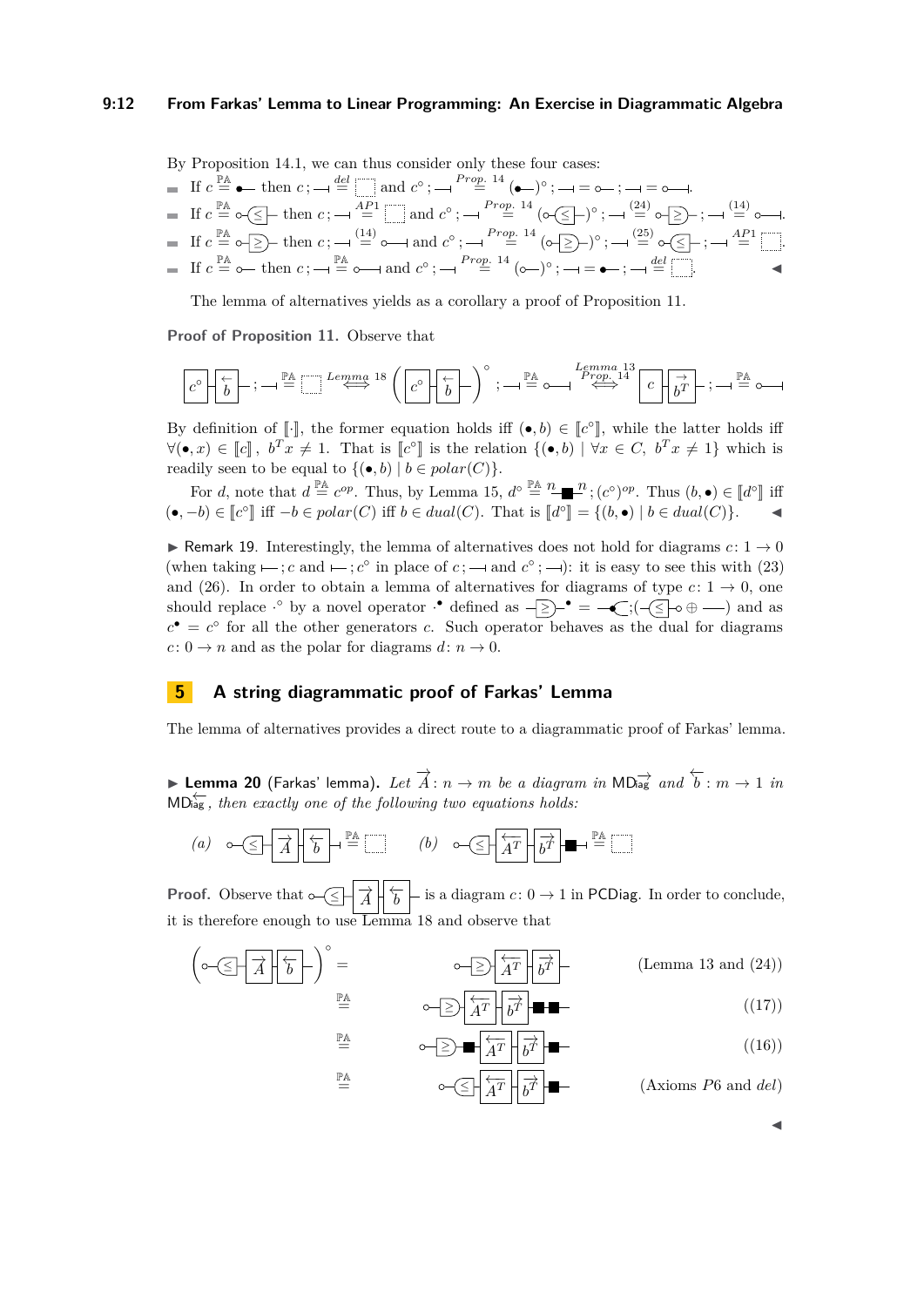It is instructive to make explicit in which sense Lemma [20](#page-11-1) amounts to the well known result of Farkas. By using the inductive definition of  $\lceil \cdot \rceil$ , one may compute the semantics on the left hand sides of the equations (*a*) and (*b*):

s <sup>≤</sup> −→*<sup>A</sup>* ←− *b* { = ( {(•*,* •)} if ∃*x* ∈ k *<sup>n</sup>* s.t. *x* ≥ 0 and *Ax* = *b* ∅ otherwise s <sup>≤</sup> ←− *A<sup>T</sup>* −→ *b T* { = ( {(•*,* •)} if ∃*y* ∈ k *<sup>m</sup>* s.t. *A<sup>T</sup> y* ≥ 0 and *b <sup>T</sup> y* = −1 ∅ otherwise

Therefore equation (*a*) holds if and only if  $\exists x \in \mathsf{k}^n$  s.t.  $x \geq 0$  and  $Ax = b$  while equation (*b*) if and only if  $\exists y \in \mathsf{k}^m$  s.t.  $A^T y \geq 0$  and  $b^T y = -1$ . In the usual presentation of the Farkas' lemma, e.g. [\[20\]](#page-16-23), the former condition is exactly the same, while the second one is often expressed by the equivalent condition  $\exists y \in \mathsf{k}^m$  s.t.  $A^T y \geq 0$  and  $b^T y < 0$ .

## <span id="page-12-0"></span>**6 Duality in linear programming**

Farkas' lemma is closely related to *linear programming*, as it is one of the main tools to prove duality results in this area. In this section, we explore such duality theorems in the context of diagrammatic polyhedral algebra; it turns out that our formulation does not require the direct application of Farkas' lemma, but rather relies on more general principle (Theorem [23\)](#page-13-0) which allows to prove all the results at once.

Duality in linear programming studies pairs of problems of the following shape

$$
(P) := \max\{cx \mid Ax \le b, x \ge 0\} \qquad (D) := \min\{b^T y \mid A^T y \ge c^T \text{ and } y \ge 0\}
$$

where *A*, *b* and *c* are matrices of type  $m \times n$ ,  $1 \times m$  and  $n \times 1$ , respectively. The *primal problem* (*P*) requires to maximise *cx* subject to the condition that  $Ax \leq b$  and  $x \geq 0$ . Its *dual problem* (*D*) requires to minimise  $b^T y$  subject to the condition that  $A^T y \ge c^T$  and  $y \ge 0$ . The farmer problem and the one of the board from the Introduction are instances of (*P*) and (*D*). The primal problem has three possible outcomes: (*P*) may be *unfeasible*, in the sense that there exists no  $x \geq 0$  such that  $Ax \leq b$ ; it can be *unbounded*, when the latter inequality holds for some non-negative vectors  $x \in \mathsf{k}^n$ , but there exists no maximum  $k \in \mathsf{k}$  for *cx*; or it can be *bounded*, if such *k* exists. The same possibilities apply to  $(D)$ .

Duality theory in linear programming establishes a series of possibilities between these possible outcomes: in particular, if (*P*) is unbounded then (*D*) is unfeasible and, viceversa, if  $(D)$  is unbounded then  $(P)$  is unfeasible. Moreover,  $(P)$  is bounded if and only if  $(D)$  is bounded. The following table summarises such results.

<span id="page-12-2"></span>

| (D)<br>$(\rm P)$ | bounded | unbounded | unfeasible |
|------------------|---------|-----------|------------|
| bounded          |         |           |            |
| unbounded        |         |           |            |
| unfeasible       |         |           |            |

<span id="page-12-1"></span><sup>2</sup> By mean of Proposition [11](#page-8-5) one can also translate our proof in traditional algebraic language: first observe that for all one-dimensional polyhedral cones *C* either 1 belongs to *C* or 1 belong to the polar of *C* (Lemma [18\)](#page-10-2); then prove that the polar of  $\{z \in k \mid \exists x \in k^n \text{ s.t. } x \geq 0 \text{ and } Ax = bz\}$  is exactly  ${z \in k \mid \exists y \in k^m \text{ s.t. } A^T y \geq 0 \text{ and } b^T y = -z}$  (proof of Lemma [20\)](#page-11-1). We could not find the same proof in literature, but it is hard to claim that it does not exist.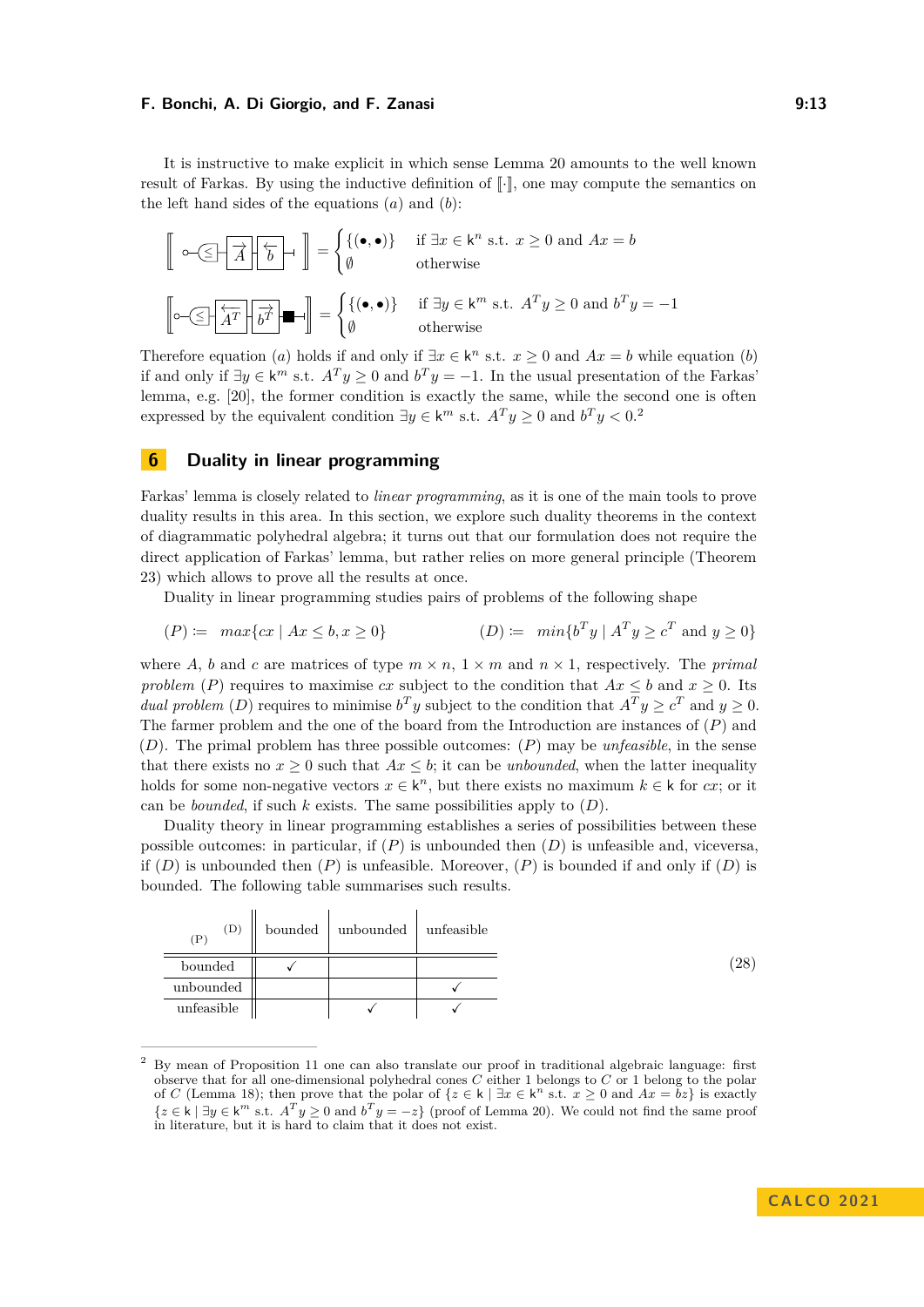#### **9:14 From Farkas' Lemma to Linear Programming: An Exercise in Diagrammatic Algebra**

The most useful fact is that when  $(P)$  and  $(D)$  are bounded, they have the same result, i.e.,

<span id="page-13-1"></span>
$$
\max\{cx \mid Ax \le b, x \ge 0\} = \min\{b^T y \mid A^T y \ge c^T \text{ and } y \ge 0\}.
$$
 (29)

We now turn to the question of modelling the primal problem (*P*) and the dual problem (*D*) in PDiag. Let us fix  $\overleftarrow{A}$ :  $m \to n$  in MD $\overleftarrow{A}$ <sub>iag</sub>,  $\overrightarrow{b}$ : 1 → *m* and  $\overrightarrow{c}$ :  $n \to 1$  in MD<sub>iag</sub><sup>+</sup>, and consider the following diagrams in PDiag

$$
P:=\begin{array}{|c|c|c|}\hline \overrightarrow{b}&\hline \overrightarrow{A}&\overrightarrow{A} &\overrightarrow{C} &\overrightarrow{C} &\overrightarrow{C} &\overrightarrow{C} &\overrightarrow{C} &\overrightarrow{C} &\overrightarrow{C} &\overrightarrow{C} &\overrightarrow{C} &\overrightarrow{C} &\overrightarrow{C} &\overrightarrow{C} &\overrightarrow{C} &\overrightarrow{C} &\overrightarrow{C} &\overrightarrow{C} &\overrightarrow{C} &\overrightarrow{C} &\overrightarrow{C} &\overrightarrow{C} &\overrightarrow{C} &\overrightarrow{C} &\overrightarrow{C} &\overrightarrow{C} &\overrightarrow{C} &\overrightarrow{C} &\overrightarrow{C} &\overrightarrow{C} &\overrightarrow{C} &\overrightarrow{C} &\overrightarrow{C} &\overrightarrow{C} &\overrightarrow{C} &\overrightarrow{C} &\overrightarrow{C} &\overrightarrow{C} &\overrightarrow{C} &\overrightarrow{C} &\overrightarrow{C} &\overrightarrow{C} &\overrightarrow{C} &\overrightarrow{C} &\overrightarrow{C} &\overrightarrow{C} &\overrightarrow{C} &\overrightarrow{C} &\overrightarrow{C} &\overrightarrow{C} &\overrightarrow{C} &\overrightarrow{C} &\overrightarrow{C} &\overrightarrow{C} &\overrightarrow{C} &\overrightarrow{C} &\overrightarrow{C} &\overrightarrow{C} &\overrightarrow{C} &\overrightarrow{C} &\overrightarrow{C} &\overrightarrow{C} &\overrightarrow{C} &\overrightarrow{C} &\overrightarrow{C} &\overrightarrow{C} &\overrightarrow{C} &\overrightarrow{C} &\overrightarrow{C} &\overrightarrow{C} &\overrightarrow{C} &\overrightarrow{C} &\overrightarrow{C} &\overrightarrow{C} &\overrightarrow{C} &\overrightarrow{C} &\overrightarrow{C} &\overrightarrow{C} &\overrightarrow{C} &\overrightarrow{C} &\overrightarrow{C} &\overrightarrow{C} &\overrightarrow{C} &\overrightarrow{C} &\overrightarrow{C} &\overrightarrow{C} &\overrightarrow{C} &\overrightarrow{C} &\overrightarrow{C} &\overrightarrow{C} &\overrightarrow{C} &\overrightarrow{C} &\overrightarrow{C} &\overrightarrow{C} &\overrightarrow{C} &\overrightarrow{C} &\overrightarrow{C} &\overrightarrow{C} &\overrightarrow{C} &\overrightarrow{C} &\overrightarrow{C} &\overrightarrow{C} &\overrightarrow{C} &\overrightarrow{C} &\overrightarrow{C}
$$

Their semantics can be easily computed with the inductive definition in  $(6)$ :

 $\llbracket P \rrbracket = \{ (\bullet, z) \in \mathsf{k}^0 \times \mathsf{k}^1 \mid z \leq cx, x \geq 0, Ax \leq b \}$  $[D] = \{ (z, \bullet) \in \mathsf{k}^1 \times \mathsf{k}^0 \mid z \geq b^T y, y \geq 0, A^T y \geq c^T \}$ 

As expected, *P* models the primal problem (*P*) and *D* its dual (*D*). Indeed, (*P*) is bounded if and only if  $\llbracket P \rrbracket = \{ (\bullet, z) \mid z \leq k \}$ , where *k* is exactly  $max\{cx \mid Ax \leq b, x \geq 0 \}$ . Also, (*P*) is unbounded if and only if  $\llbracket P \rrbracket = \{ (\bullet, z) \mid z \in \mathsf{k} \}$  and (*P*) is unfeasible if and only if  $\llbracket P \rrbracket = \emptyset$ . Analogous considerations hold for (D). The three possibilities can then be expressed in equational terms as follows.

$$
P \stackrel{\mathbb{P}\mathbb{A}}{=} \bigoplus_{P \equiv \text{A}} \sum_{p \text{ in } P} \text{ iff } k = \max\{cx \mid Ax \leq b, x \geq 0\} \bigg| D \stackrel{\mathbb{P}\mathbb{A}}{=} \bigoplus_{D \equiv -\text{ in } (D) \text{ is unbounded}} \frac{D \stackrel{\mathbb{P}\mathbb{A}}{=} \sum_{p \text{ in } (D) \text{ is unbounded}} \frac{D \stackrel{\mathbb{P}\mathbb{A}}{=} \sum_{p \text{ in } (D) \text{ is unbounded}} \frac{D \stackrel{\mathbb{P}\mathbb{A}}{=} \sum_{p \text{ in } (D) \text{ is unfeasible}} \frac{D \stackrel{\mathbb{P}\mathbb{A}}{=} \sum_{p \text{ in } (D) \text{ is unfeasible}} \frac{D \stackrel{\mathbb{P}\mathbb{A}}{=} \sum_{p \text{ in } (D) \text{ is unfeasible}} \frac{D \stackrel{\mathbb{P}\mathbb{A}}{=} \sum_{p \text{ in } (D) \text{ is unfeasible}} \frac{D \stackrel{\mathbb{P}\mathbb{A}}{=} \sum_{p \text{ in } (D) \text{ is unfeasible}} \frac{D \stackrel{\mathbb{P}\mathbb{A}}{=} \sum_{p \text{ in } (D) \text{ is unfeasible}} \frac{D \stackrel{\mathbb{P}\mathbb{A}}{=} \sum_{p \text{ in } (D) \text{ is unfeasible}} \frac{D \stackrel{\mathbb{P}\mathbb{A}}{=} \sum_{p \text{ in } (D) \text{ is unfeasible}} \frac{D \stackrel{\mathbb{P}\mathbb{A}}{=} \sum_{p \text{ in } (D) \text{ is unbounded}} \frac{D \stackrel{\mathbb{P}\mathbb{A}}{=} \sum_{p \text{ in } (D) \text{ is unbounded}} \frac{D \stackrel{\mathbb{P}\mathbb{A}}{=} \sum_{p \text{ in } (D) \text{ is unbounded}} \frac{D \stackrel{\mathbb{P}\mathbb{A}}{=} \sum_{p \text{ in } (D) \text{ is unbounded}} \frac{D \stackrel{\mathbb{P}\mathbb{A}}{=} \sum_{p \text{ in } (D) \text{ is unbounded}} \frac{D \stackrel{\mathbb{P}\mathbb{A}}{=} \sum_{p \text{ in } (D) \text{ is unbounded}} \frac{D \stackrel{\mathbb{P}\
$$

<span id="page-13-2"></span>In light of this analysis, the results in [\(28\)](#page-12-2) and [\(29\)](#page-13-1) amount to the following theorem.

- ▶ **Theorem 21** (Duality)**.** *The following hold:*
- **1.** For all  $k \in \mathsf{k}$ ,  $P \stackrel{\mathbb{P} \mathsf{A}}{=} + \sqrt{\kappa}$   $\geq$   $\geq$  *if and only if*  $D \stackrel{\mathbb{P} \mathsf{A}}{=} -\sqrt{\geq} \sqrt{\kappa}$ **2.** *If*  $P \stackrel{\mathbb{P} \mathbb{A}}{=} \bullet \bullet$ , then  $D \stackrel{\mathbb{P} \mathbb{A}}{=} \bullet \bullet \bullet \bullet \bullet$  3. *If*  $D \stackrel{\mathbb{P} \mathbb{A}}{=} \bullet$ , then  $P \stackrel{\mathbb{P} \mathbb{A}}{=}$

In order to prove the above theorem, we exploit homogenisation, a traditional technique to transform polyhedra into cones. The *homogenisation* of polyhedron  $P = \{x \in \mathsf{k}^n \mid Ax + b \geq 0\}$ is the polyhedral cone  $P^H = \{(x, y) \in \mathsf{k}^{n+1} \mid Ax + by \geq 0, y \geq 0\}$ . It holds that  $P_1^H = P_2^H$ if and only if  $P_1 = P_2$  for all *non-empty* polyhedra  $P_1, P_2$  (see e.g. Lemma 22 in [\[5\]](#page-15-8)). By exploiting the normal forms in [\(12\)](#page-6-0) and [\(10\)](#page-5-3), one obtains the following useful lemma.

<span id="page-13-3"></span>

<span id="page-13-0"></span>By combining homogenisation with the polar operator, we obtain a general proof schema which includes as a particular cases the three points of Theorem [21.](#page-13-2)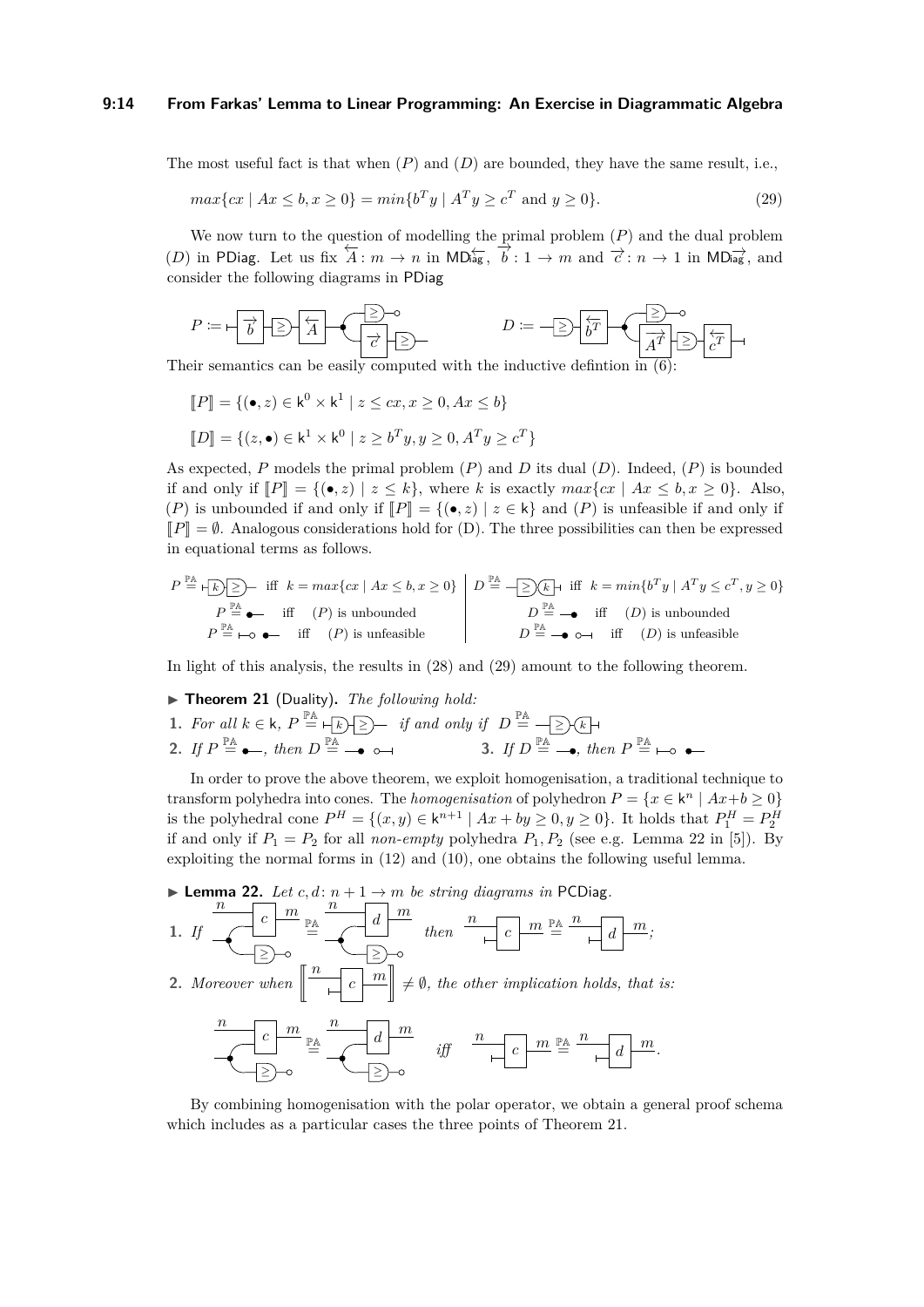\n- **Theorem 23.** Let 
$$
c, d: 1 \to 1
$$
 be diagrams in PCDiag.
\n- **1.** If  $\left\| \left| \left| \left| \left| \left| \left| \left| \right| \right| \right| \right| \right| \right| \neq \emptyset$ , then  $\left| \left| \left| \left| \left| \right| \right| \right| \right| \right| \xrightarrow{\mathbb{P}^{\mathbb{A}}} \left| \left| \left| \left| \left| \right| \right| \right| \right| \xrightarrow{\mathbb{P}^{\mathbb{A}}} \left| \left| \left| \left| \left| \right| \right| \right| \right| \xrightarrow{\mathbb{P}^{\mathbb{A}}} \left| \left| \left| \left| \left| \right| \right| \right| \right| \xrightarrow{\mathbb{P}^{\mathbb{A}}} \left| \left| \left| \left| \left| \right| \right| \right| \right| \xrightarrow{\mathbb{P}^{\mathbb{A}}} \left| \left| \left| \left| \left| \right| \right| \right| \right| \xrightarrow{\mathbb{P}^{\mathbb{A}}} \left| \left| \left| \left| \left| \left| \right| \right| \right| \right| \xrightarrow{\mathbb{P}^{\mathbb{A}}} \left| \left| \left| \left| \left| \right| \right| \right| \right| \xrightarrow{\mathbb{P}^{\mathbb{A}}} \left| \left| \left| \left| \left| \left| \right| \right| \right| \right| \xrightarrow{\mathbb{P}^{\mathbb{A}}} \left| \left| \left| \left| \left| \left| \right| \right| \right| \right| \xrightarrow{\mathbb{P}^{\mathbb{A}}} \left| \left| \left| \left| \left| \left| \right| \right| \right| \right| \xrightarrow{\mathbb{P}^{\mathbb{A}}} \left| \left| \left| \left| \left| \left| \left| \right| \right| \right| \right| \right| \xrightarrow{\mathbb{P}^{\mathbb{A}}} \left| \left| \left| \left| \left| \left| \right| \right| \right| \right| \xrightarrow{\mathbb{P}^{\mathbb{A}}} \left| \left| \left| \left| \left| \left| \left| \left| \right| \right| \right| \right| \right| \xrightarrow{\mathbb{P}^{\mathbb{A}}} \left| \left| \left$

**Proof.** For the first statement, observe that

$$
c = \frac{1}{2} - \frac{1}{2} = \frac{1}{2} - \frac{1}{2} = \frac{1}{2} - \frac{1}{2} = \frac{1}{2} - \frac{1}{2} = \frac{1}{2} - \frac{1}{2} = \frac{1}{2} - \frac{1}{2} = \frac{1}{2} - \frac{1}{2} = \frac{1}{2} - \frac{1}{2} = \frac{1}{2} - \frac{1}{2} = \frac{1}{2} - \frac{1}{2} = \frac{1}{2} - \frac{1}{2} = \frac{1}{2} - \frac{1}{2} = \frac{1}{2} - \frac{1}{2} = \frac{1}{2} - \frac{1}{2} = \frac{1}{2} - \frac{1}{2} = \frac{1}{2} - \frac{1}{2} = \frac{1}{2} - \frac{1}{2} = \frac{1}{2} - \frac{1}{2} = \frac{1}{2} - \frac{1}{2} = \frac{1}{2} - \frac{1}{2} = \frac{1}{2} - \frac{1}{2} = \frac{1}{2} - \frac{1}{2} = \frac{1}{2} - \frac{1}{2} = \frac{1}{2} - \frac{1}{2} = \frac{1}{2} - \frac{1}{2} = \frac{1}{2} - \frac{1}{2} = \frac{1}{2} - \frac{1}{2} = \frac{1}{2} - \frac{1}{2} = \frac{1}{2} - \frac{1}{2} = \frac{1}{2} - \frac{1}{2} = \frac{1}{2} - \frac{1}{2} = \frac{1}{2} - \frac{1}{2} = \frac{1}{2} - \frac{1}{2} = \frac{1}{2} - \frac{1}{2} = \frac{1}{2} - \frac{1}{2} = \frac{1}{2} - \frac{1}{2} = \frac{1}{2} - \frac{1}{2} = \frac{1}{2} - \frac{1}{2} = \frac{1}{2} - \frac{1}{2} = \frac{1}{2} - \frac{1}{2} = \frac{1}{2} - \frac{1}{2} = \frac{1}{2} - \frac{1}{2} = \frac{1}{2} - \frac{1}{2} = \frac{1}{2} - \frac{1}{2} = \frac{1}{2} - \frac{1}{2} = \frac{1}{2} - \frac{1}{2} = \frac{1}{2} - \frac{1}{2} = \frac{1}{
$$

The first step uses Lemma [22.](#page-13-3)2 because, by hypothesis, the two diagrams denote a non-empty relation. Also, note that the last step uses only the first item of Lemma [22](#page-13-3) –thus it is only an implication– because we do not know whether the string diagram denote the empty relation.

To prove the second statement, we use the derivation above, but in the first step we replace  $\iff$  by  $\iff$  (Lemma [22.](#page-13-3)1) and in the last step we replace  $\implies$  by  $\iff$  (Lemma 22.2).

From Theorem [23](#page-13-0) one may immediately derive the three dualities in Theorem [21.](#page-13-2)

Proof of Theorem 21. First observe that 
$$
P = \boxed{c}
$$
 and  $D = \boxed{\geq} \boxed{c^{\circ}}$  where  

$$
\boxed{c} = \boxed{\overrightarrow{b}} \boxed{\geq} \boxed{\overleftarrow{A}} \boxed{\geq}^{\circ}
$$
 and 
$$
\boxed{c^{\circ}} = \boxed{\frac{\overleftarrow{b}T}{\overrightarrow{A}T}} \boxed{\geq} \boxed{\frac{\overleftarrow{c}T}{\overrightarrow{A}T}}.
$$

- **1.** Since  $\llbracket \left[ \bigoplus_k \right] \geq \infty$  and  $\llbracket \left[ \bigoplus_k \right] \geq \infty$   $\llbracket \left[ \bigoplus_k \right] \neq \emptyset$ , then one can exploit the two implications of Theorem [23,](#page-13-0) by taking  $-\left| d \right| = \left| -\frac{k}{k} \right|$  and observe that  $\left( -\frac{k}{k} \right)^{\circ} = \left| -\frac{k}{k} \right|$ .
- **2.** Since  $\llbracket \bullet \llbracket \bullet \llbracket \bullet \rrbracket \neq \emptyset$ , then one can use Theorem [23.](#page-13-0)1 with  $\llbracket d \rrbracket = \bullet \bullet$  and observe that ≥ *del*<br>  $\stackrel{P3}{=}$   $\bullet$  and  $\stackrel{P}{\Rightarrow}$  ; (→  $\bullet$   $\bullet$  )°;  $\rightarrow$  =  $\stackrel{P}{\Rightarrow}$   $\rightarrow$  0  $\rightarrow$  ( $\stackrel{27}{=}$   $\rightarrow$  0  $\rightarrow$

3. Since 
$$
[\neg\bullet] \neq \emptyset
$$
, then use Theorem 23.2 with  $\neg\bullet\phi = \neg\bullet\bullet\bullet$  and proceed as in 2.

▶ Remark 24. Traditional textbooks do not prove duality results for problems in the form of (*P*) and (*D*) above, but they need to first massage problems to obtain the following shape.

$$
(P') := \max\{cx \mid Ax \le b\} \qquad (D') := \min\{b^T y \mid A^T y = c^T \text{ and } y \ge 0\}
$$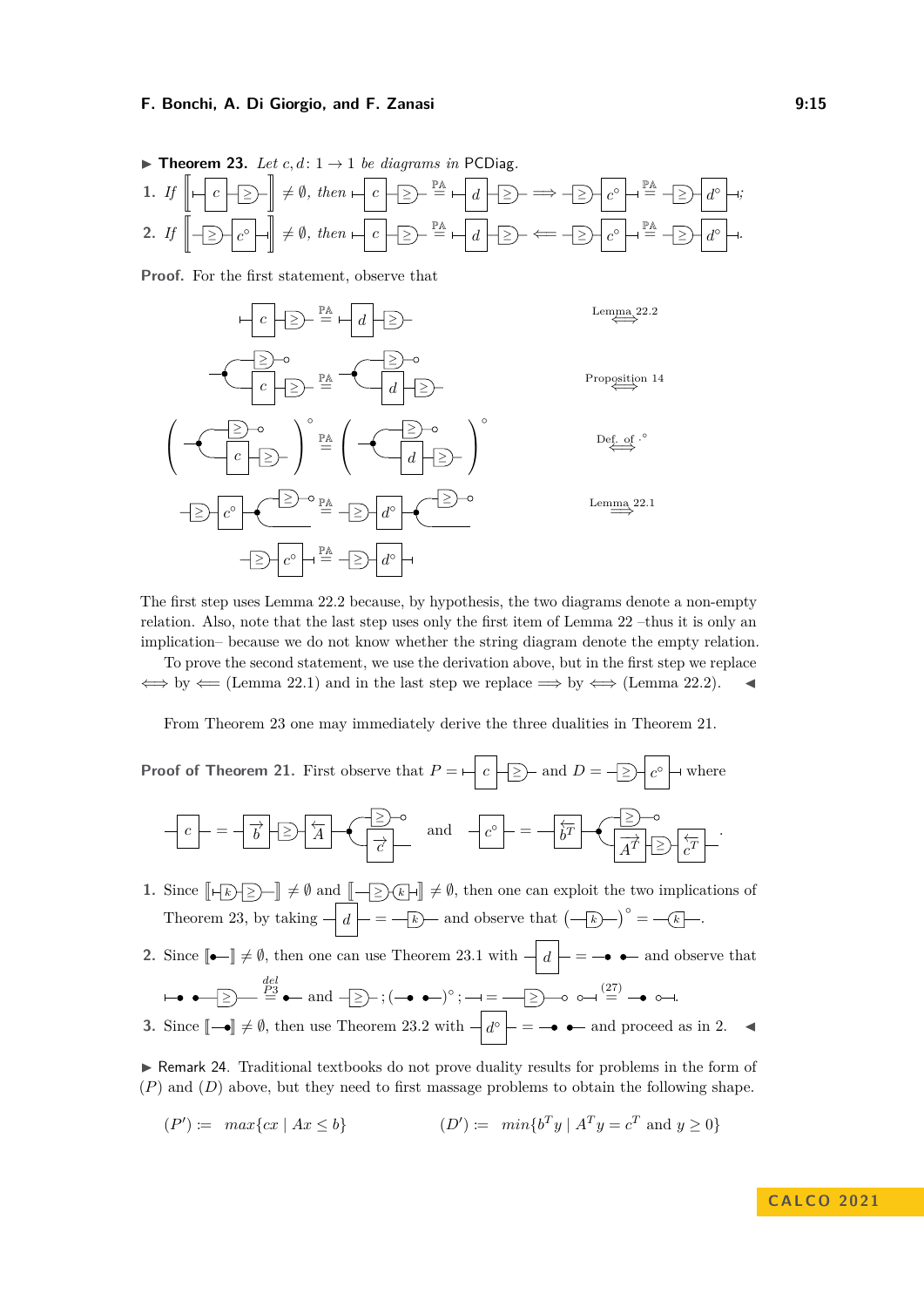#### **9:16 From Farkas' Lemma to Linear Programming: An Exercise in Diagrammatic Algebra**

Thanks to Theorem [23,](#page-13-0) we do not really need to rely on a specific form. Indeed by taking

$$
P' \coloneqq -\frac{1}{b} \cdot \boxed{2} - \frac{1}{A} \cdot \boxed{c} - \boxed{2} - \frac{1}{b} \cdot \boxed{D'} \coloneqq -\boxed{2} \cdot \frac{1}{b} \cdot \boxed{D'} - \frac{1}{\boxed{A'}^T} \cdot \frac{1}{c} - \frac{1}{c} \cdot \boxed{D'} - \frac{1}{c} \cdot \boxed{D'} - \frac{1}{c} \cdot \boxed{D'} - \frac{1}{c} \cdot \boxed{D'} - \frac{1}{c} \cdot \boxed{D'} - \frac{1}{c} \cdot \boxed{D'} - \frac{1}{c} \cdot \boxed{D'} - \frac{1}{c} \cdot \boxed{D'} - \frac{1}{c} \cdot \boxed{D'} - \frac{1}{c} \cdot \boxed{D'} - \frac{1}{c} \cdot \boxed{D'} - \frac{1}{c} \cdot \boxed{D'} - \frac{1}{c} \cdot \boxed{D'} - \frac{1}{c} \cdot \boxed{D'} - \frac{1}{c} \cdot \boxed{D'} - \frac{1}{c} \cdot \boxed{D'} - \frac{1}{c} \cdot \boxed{D'} - \frac{1}{c} \cdot \boxed{D'} - \frac{1}{c} \cdot \boxed{D'} - \frac{1}{c} \cdot \boxed{D'} - \frac{1}{c} \cdot \boxed{D'} - \frac{1}{c} \cdot \boxed{D'} - \frac{1}{c} \cdot \boxed{D'} - \frac{1}{c} \cdot \boxed{D'} - \frac{1}{c} \cdot \boxed{D'} - \frac{1}{c} \cdot \boxed{D'} - \frac{1}{c} \cdot \boxed{D'} - \frac{1}{c} \cdot \boxed{D'} - \frac{1}{c} \cdot \boxed{D'} - \frac{1}{c} \cdot \boxed{D'} - \frac{1}{c} \cdot \boxed{D'} - \frac{1}{c} \cdot \boxed{D'} - \frac{1}{c} \cdot \boxed{D'} - \frac{1}{c} \cdot \boxed{D'} - \frac{1}{c} \cdot \boxed{D'} - \frac{1}{c} \cdot \boxed{D'} - \frac{1}{c} \cdot \boxed{D'} - \frac{1}{c} \cdot \boxed{D'} - \frac{1}{c} \cdot \boxed{D'} - \frac{1}{c} \cdot \boxed{D'} - \frac{1}{c} \cdot \boxed{D'} - \frac{1}{c} \cdot \boxed{D'} - \frac{1}{c} \cdot \boxed{D'} - \frac{1}{c}
$$

one can easily check that Theorem [21](#page-13-2) holds also for  $P'$  and  $D'$  and the proof is the same, modulo the obvious choice of *c*.

## **7 Conclusions**

This paper investigates Farkas' lemma and duality in linear programming within the language of diagrammatic polyhedral algebra. Besides the elegance of the proofs, the linguistic aspect is, in our opinion, the most interesting angle. Indeed, this work can be thought as an exercise in diagrammatic algebra, illustrating its appeal in the following ways:

- $\bullet$  by identifying the right primitive components and the appropriate ways to compose them, one is able to express exactly all the objects of interest (in this case, polyhedra) and to formally reason about them by means of a sound and complete axiomatisation (PA);
- operations on few primitives can be extended inductively to all the objects of interest,  $\mathcal{L}_{\mathcal{A}}$ resulting in an effective way to compute sophisticated notions, like polar and dual cones;
- equations amongst diagrams can express complex statements, like those about the m. existence of a solution, the maximal or the minimal solution;
- symbolic manipulation of diagrams by means of axioms and derived laws allows to prove  $\mathcal{L}_{\mathcal{A}}$ such statements.

The last point leads us to believe that our proofs are suitable to be formalised in proof assistants, such as Coq or Agda. Finally, we think that this work may inspire further duality results in string diagrammatic languages other than diagrammatic polyhedral algebra.

#### **References**

- <span id="page-15-2"></span>**1** David Avis and Bohdan Kaluzny. Solving inequalities and proving Farkas's lemma made easy. *The American Mathematical Monthly*, 111(2):152–157, 2004.
- <span id="page-15-3"></span>**2** John C Baez and Jason Erbele. Categories in control. *Theory and Applications of Categories*, 30(24):836–881, 2015.
- <span id="page-15-0"></span>**3** David Bartl. A short algebraic proof of the Farkas lemma. *SIAM Journal on Optimization*, 19(1):234–239, 2008.
- <span id="page-15-1"></span>**4** Dimitri P Bertsekas. Nonlinear programming. *Journal of the Operational Research Society*, 48(3):334–334, 1997.
- <span id="page-15-8"></span>**5** Guillaume Boisseau, Filippo Bonchi, Alessandro Di Giorgio, and Pawel Sobocinski. Diagrammatic polyhedral algebra, 2021. [arXiv:2105.10946](http://arxiv.org/abs/2105.10946).
- <span id="page-15-4"></span>**6** Filippo Bonchi, Joshua Holland, Robin Piedeleu, Paweł Sobociński, and Fabio Zanasi. Diagrammatic algebra: from linear to concurrent systems. *Proceedings of the 46th ACM SIGPLAN Symposium on Principles of Programming Languages (POPL)*, 3:1–28, 2019.
- <span id="page-15-6"></span>**7** Filippo Bonchi, Robin Piedeleu, Paweł Sobociński, and Fabio Zanasi. Graphical affine algebra. In *Proceedings of the 34th Annual ACM/IEEE Symposium on Logic in Computer Science (LICS)*, pages 1–12, 2019.
- <span id="page-15-5"></span>**8** Filippo Bonchi, Paweł Sobociński, and Fabio Zanasi. A categorical semantics of signal flow graphs. In *Proceedings of the 25th International Conference on Concurrency Theory (CONCUR)*, pages 435–450. Springer, 2014.
- <span id="page-15-7"></span>**9** Filippo Bonchi, Pawel Sobocinski, and Fabio Zanasi. The calculus of signal flow diagrams I: linear relations on streams. *Information and Computation*, 252:2–29, 2017.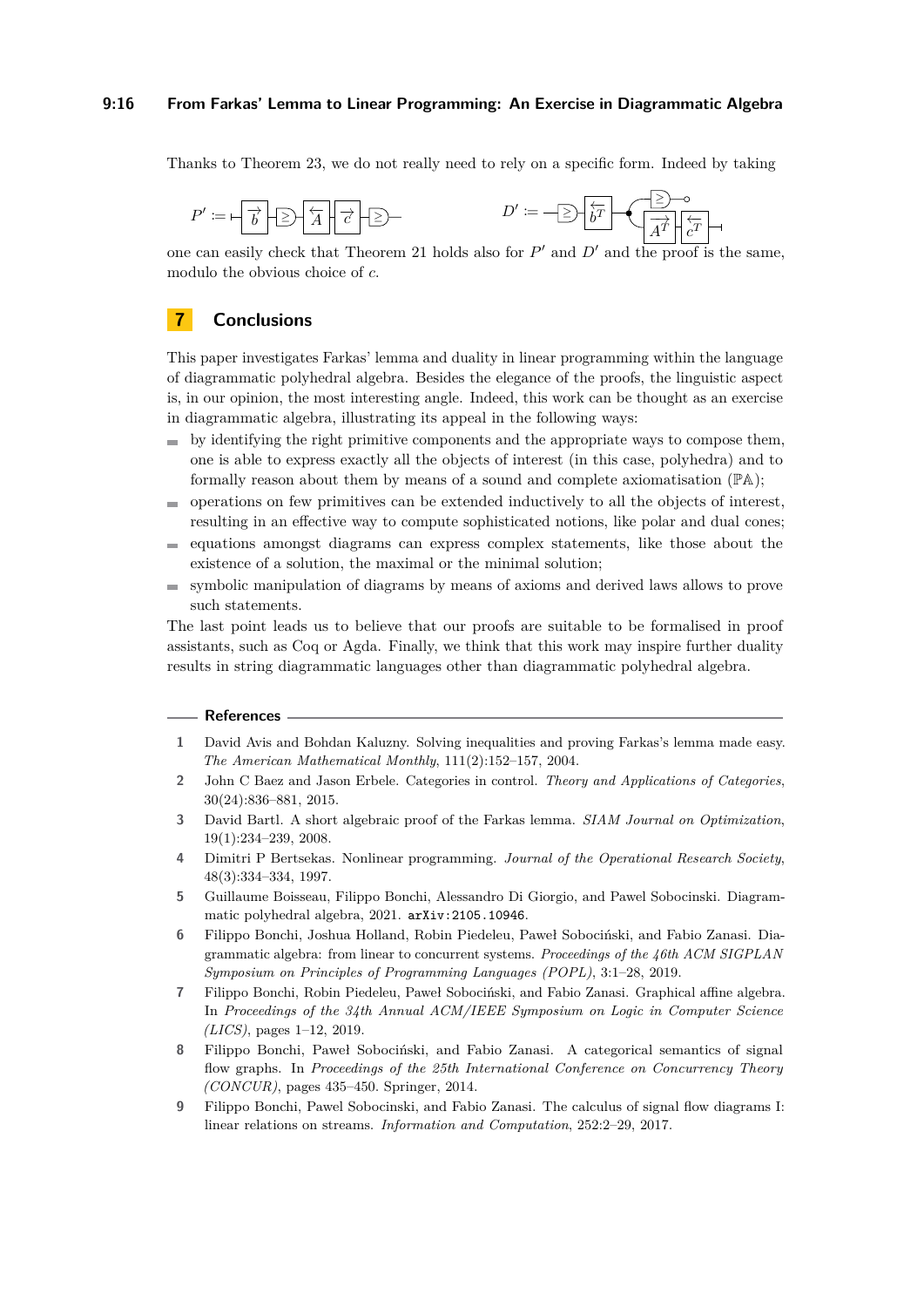#### **F. Bonchi, A. Di Giorgio, and F. Zanasi 19. 17** (1994) 19.17

- <span id="page-16-2"></span>**10** CG Broyden. A simple algebraic proof of Farkas's lemma and related theorems. *Optimization methods and software*, 8(3-4):185–199, 1998.
- <span id="page-16-18"></span>**11** Roberto Bruni, Ivan Lanese, and Ugo Montanari. A basic algebra of stateless connectors. *Theoretical Computer Science*, 366(1–2):98–120, 2006.
- <span id="page-16-12"></span>**12** Bob Coecke and Ross Duncan. Interacting quantum observables: categorical algebra and diagrammatics. *New Journal of Physics*, 13(4):043016, 2011.
- <span id="page-16-19"></span>**13** Bob Coecke and Aleks Kissinger. *Picturing Quantum Processes - A first course in Quantum Theory and Diagrammatic Reasoning*. Cambridge University Press, 2017.
- <span id="page-16-20"></span>**14** René David and Hassane Alla. *Discrete, Continuous, and Hybrid Petri Nets*. Springer, Berlin, 2 edition, 2010. [doi:10.1007/978-3-642-10669-9](https://doi.org/10.1007/978-3-642-10669-9).
- <span id="page-16-3"></span>**15** Achiya Dax. An elementary proof of Farkas' lemma. *SIAM Review*, 39(3):503–507, 1997. URL: <http://www.jstor.org/stable/2133044>.
- <span id="page-16-0"></span>**16** Gyula Farkas. A Fourier-féle mechanikai elv alkalmazásának algebrai alapja [hungarian; on the algebraic foundation of the applications of the mechanical principle of Fourier]. *Mathematikai és Physikai Lapok*, 5:49–54, 1896.
- <span id="page-16-1"></span>**17** J. Farkas. Theorie der einfachen ungleichungen. *Journal für die reine und angewandte Mathematik (Crelles Journal)*, 1902:1–27, 1902.
- <span id="page-16-13"></span>**18** Brendan Fong, Paolo Rapisarda, and Paweł Sobociński. A categorical approach to open and interconnected dynamical systems. In *LICS 2016*, 2016.
- <span id="page-16-14"></span>**19** Brendan Fong and David I. Spivak. String diagrams for regular logic (extended abstract). In John Baez and Bob Coecke, editors, *Proceedings Applied Category Theory 2019, ACT 2019, University of Oxford, UK, 15-19 July 2019*, volume 323 of *EPTCS*, pages 196–229, 2019. [doi:10.4204/EPTCS.323.14](https://doi.org/10.4204/EPTCS.323.14).
- <span id="page-16-23"></span>**20** David Gale, Harold W Kuhn, and Albert W Tucker. Linear programming and the theory of games. *Activity analysis of production and allocation*, 13:317–335, 1951.
- <span id="page-16-15"></span>**21** Dan R Ghica and Achim Jung. Categorical semantics of digital circuits. In *Proceedings of the 16th Conference on Formal Methods in Computer-Aided Design (FMCAD)*, pages 41–48, 2016.
- <span id="page-16-4"></span>**22** RA Good. Systems of linear relations. *SIAM Review*, 1(1):1–31, 1959.
- <span id="page-16-10"></span>**23** Alexandre Goy and Daniela Petrisan. Combining probabilistic and non-deterministic choice via weak distributive laws. In Holger Hermanns, Lijun Zhang, Naoki Kobayashi, and Dale Miller, editors, *LICS '20: 35th Annual ACM/IEEE Symposium on Logic in Computer Science, Saarbrücken, Germany, July 8-11, 2020*, pages 454–464. ACM, 2020. [doi:10.1145/3373718.](https://doi.org/10.1145/3373718.3394795) [3394795](https://doi.org/10.1145/3373718.3394795).
- <span id="page-16-8"></span>**24** Murray C Kemp and Yoshio Kimura. Introduction to mathematical economics. Technical report, Springer, 1978.
- <span id="page-16-6"></span>**25** Vilmos Komornik. A simple proof of Farkas' lemma. *The American Mathematical Monthly*, 105(10):949–950, 1998. [doi:10.1080/00029890.1998.12004992](https://doi.org/10.1080/00029890.1998.12004992).
- <span id="page-16-22"></span>**26** Stephen Lack. Composing PROPs. *Theory and Application of Categories*, 13(9):147–163, 2004.
- <span id="page-16-21"></span>**27** Saunders Mac Lane. Categorical algebra. *Bulletin of the American Mathematical Society*, 71:40–106, 1965.
- <span id="page-16-9"></span>**28** Olvi L Mangasarian. *Nonlinear programming*. SIAM, 1994.
- <span id="page-16-16"></span>**29** Koko Muroya, Steven W. T. Cheung, and Dan R. Ghica. The geometry of computationgraph abstraction. In Anuj Dawar and Erich Grädel, editors, *Proceedings of the 33rd Annual ACM/IEEE Symposium on Logic in Computer Science, LICS 2018, Oxford, UK, July 09-12, 2018*, pages 749–758. ACM, 2018. [doi:10.1145/3209108.3209127](https://doi.org/10.1145/3209108.3209127).
- <span id="page-16-5"></span>**30** Hukukane Nikaido. *Convex structures and economic theory*. Elsevier, 2016.
- <span id="page-16-7"></span>**31** Martin H. Pearl. A matrix proof of Farkas's Theorem. *The Quarterly Journal of Mathematics*, 18(1):193–197, January 1967. [doi:10.1093/qmath/18.1.193](https://doi.org/10.1093/qmath/18.1.193).
- <span id="page-16-17"></span>**32** Robin Piedeleu and Fabio Zanasi. A string diagrammatic axiomatisation of finite-state automata. In *FoSSaCS 2021*, 2021.
- <span id="page-16-11"></span>**33** Peter Selinger. A survey of graphical languages for monoidal categories. *Springer Lecture Notes in Physics*, 13(813):289–355, 2011.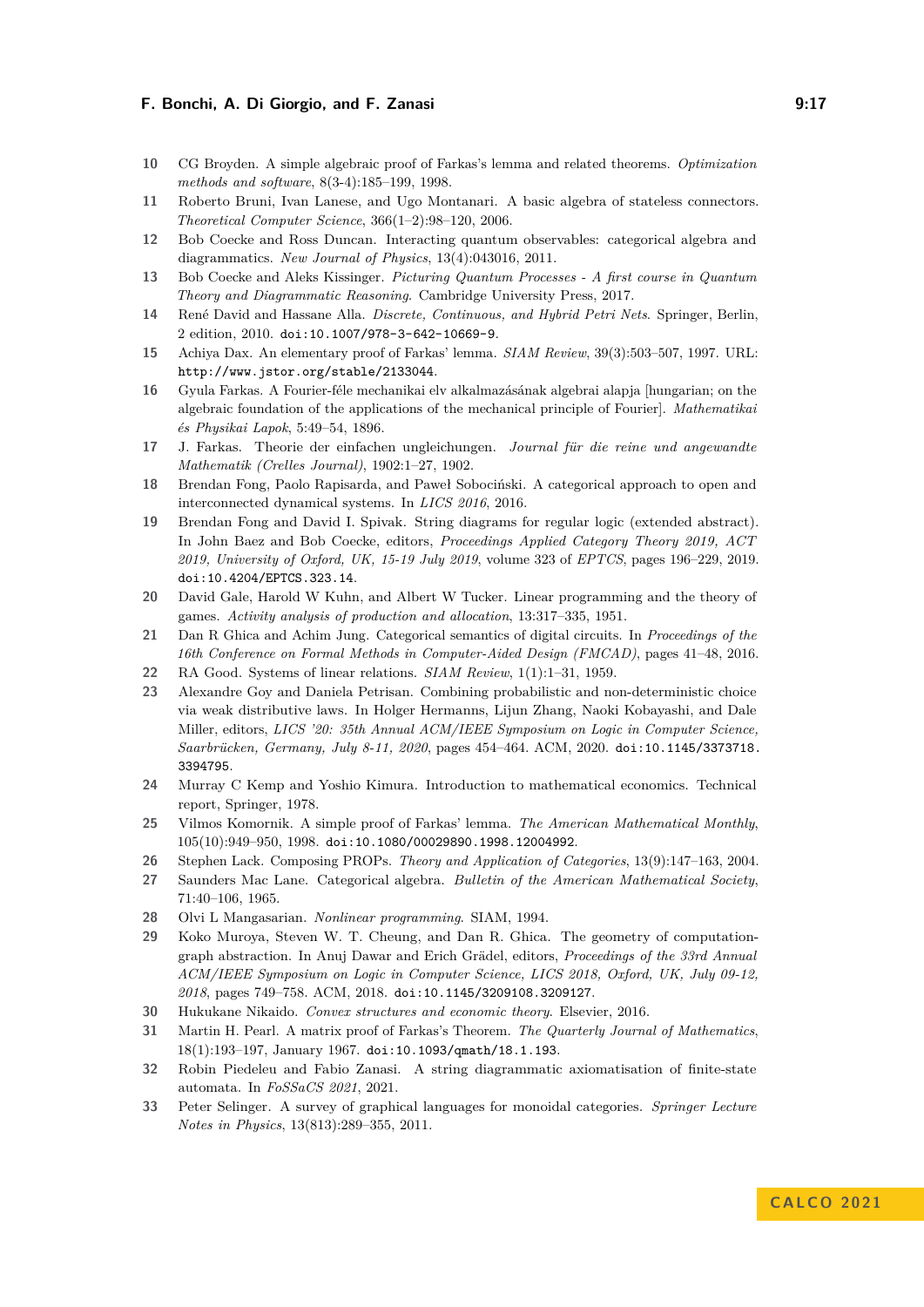#### **9:18 From Farkas' Lemma to Linear Programming: An Exercise in Diagrammatic Algebra**

- <span id="page-17-2"></span>**34** Claude E. Shannon. The theory and design of linear differential equation machines. Technical report, National Defence Research Council, 1942.
- <span id="page-17-3"></span>**35** Robert J Vanderbei et al. *Linear programming*, volume 3. Springer, 2015.
- <span id="page-17-0"></span>**36** Fabio Zanasi. *Interacting Hopf Algebras: the theory of linear systems*. PhD thesis, Ecole Normale Supérieure de Lyon, 2015.
- <span id="page-17-1"></span>**37** Fabio Zanasi. The algebra of partial equivalence relations. *Electronic Notes in Theoretical Computer Science*, 325:313–333, 2016.

## <span id="page-17-4"></span>**A Proofs of Section [4](#page-10-0)**

**Alternative proof of Lemma [18.](#page-10-2)** We prove diagrammatically, without relying on Theorem [8,](#page-6-2) that the following property holds for any  $c: 0 \rightarrow 1$  in PCDiag

$$
c \stackrel{\mathbb{P} \mathbb{A}}{=} \bullet
$$
 or  $c \stackrel{\mathbb{P} \mathbb{A}}{=} \circ \text{ or } c \stackrel{\mathbb{P} \mathbb{A}}{=} \circ \text{ or } c \stackrel{\mathbb{P} \mathbb{A}}{=} \circ \text{ or } c \stackrel{\mathbb{P} \mathbb{A}}{=} \circ$ 

Any  $n \to m$  diagram in PCDiag is equivalent to one in the form of [\(10\)](#page-5-3). A diagram  $c: 0 \to 1$  has the following normal form, where *A* is a  $n \times 1$  matrix

$$
c \stackrel{\mathbb{P} \mathbb{A}}{=} \qquad \qquad \overbrace{\overbrace{A} \xrightarrow{n} \underline{\geq}} \xrightarrow{n} \circ \stackrel{\mathbb{P} \mathbb{A}}{=} \qquad \qquad \overbrace{\xrightarrow{k_1}} \underline{\geq} \neg \circ
$$

If  $k_i = 0$  for all  $i = 1 \ldots n$ , then

*c* PA = ≥ ≥ . . . PA = . . . PA = PA =

If  $k_i \geq 0$  for all  $i = 1 \ldots n$ , then those  $k_i = 0$  are just *detached* as in the first case and for the others

*c* PA = ≥ *k*<sup>1</sup> ≥ *k<sup>n</sup>* . . . PA = ≥ ≥ . . . PA = ≥ PA = <sup>≤</sup>

If  $k_i \leq 0$  for all  $i = 1 \ldots n$ , then those  $k_i = 0$  are just *detached* as in the first case and for the others

$$
c \stackrel{\mathbb{P} \mathbb{A}}{=} \begin{pmatrix} \text{span} \\ \text{min} \\ \text{min} \end{pmatrix} \stackrel{\mathbb{P} \mathbb{A}}{=} \begin{pmatrix} \text{span} \\ \text{min} \\ \text{min} \end{pmatrix} \stackrel{\mathbb{P} \mathbb{A}}{=} \begin{pmatrix} \text{span} \\ \text{min} \\ \text{min} \end{pmatrix} \stackrel{\mathbb{P} \mathbb{A}}{=} \text{span} \\ \text{min} \end{pmatrix}
$$

■ If some  $k_i \geq 0$ , and some  $k_i \leq 0$ , then those  $k_i = 0$  are just *detached* as in the first case. For the others, assume without loss of generality that the first *j* are positive and the remaining ones are negative.